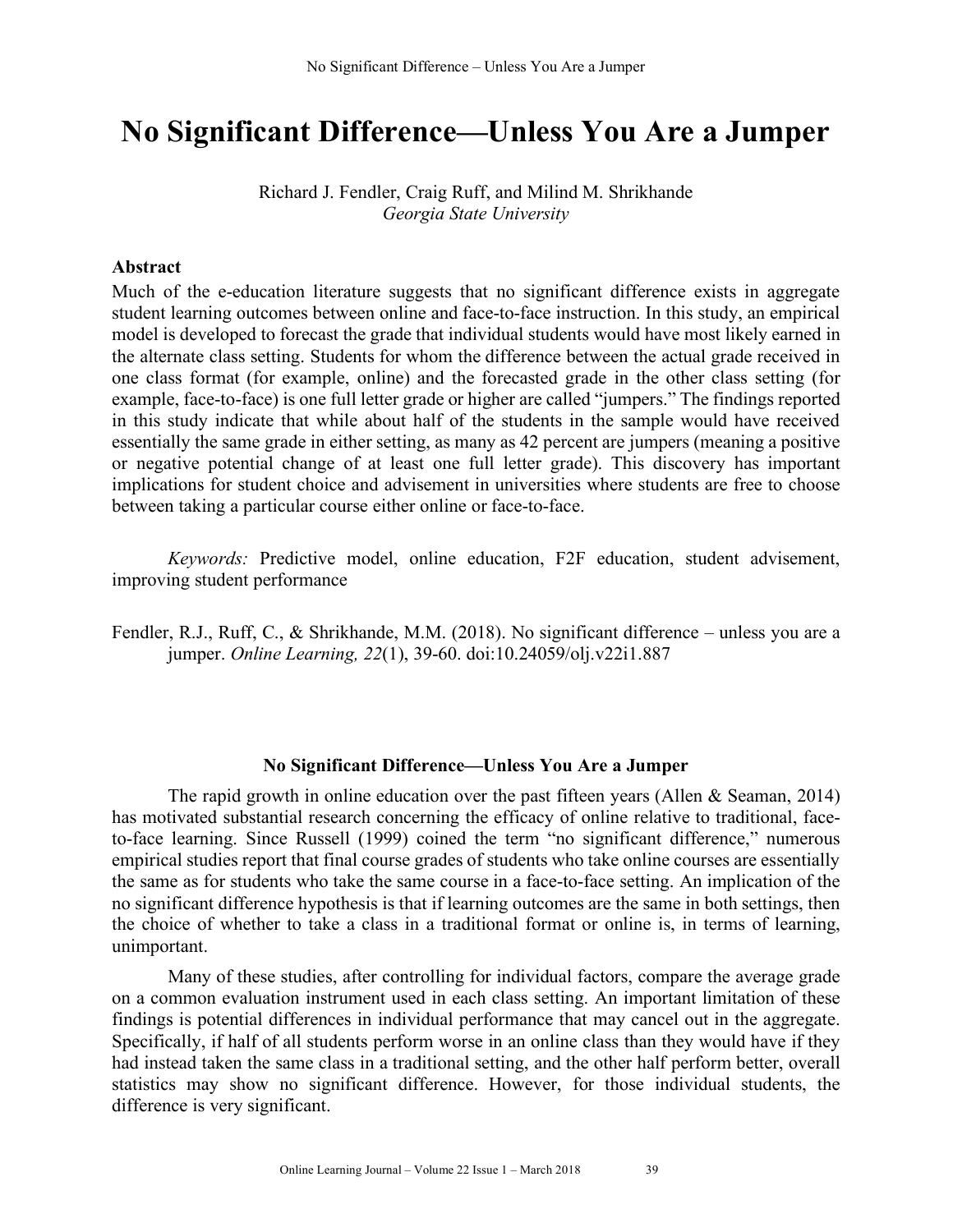The purpose of this study is to forecast the grade, based on individual characteristics and learning styles, that a student would have most likely received if they had taken a class in an alternative setting (i.e., online or face-to-face). Students for whom the difference between the actual grade received and the forecasted grade is one full letter grade or higher are called "jumpers." Identifying jumpers and their characteristics have important implications for student choice and advisement, especially in universities where students are free to choose between taking a particular course either online or face-to-face.

# **Review of Related Literature**

Russell (1999), based on a bibliography of 355 studies conducted between 1928 and 1998, concludes that no significant difference exists in final course grades between traditional and technology-aided instruction. This expansive review shows that students, instructors, and course design, as opposed to course setting or format, are the major factors that determine success, or lack of success, in a class. Not surprisingly, Russell's inference of no significant difference has created a deep literature, both confirming and refuting the conclusion.

# **Confirming No Significant Difference**

Several recent studies that support the no significant difference hypothesis (and also provide excellent reviews of the prior literature on this subject) include Iverson, Colky and Cyboran (2005), Larson and Sung (2009), Euzent, Martin, Moskal and Moskal (2011), Murcock, Williams, Bruce and Young (2012), and Means, Toyama, Murphy, Bakia and Jones (2010). Iverson et al. (2005) examine the performance of graduate students in an online versus traditional introductory course in training and development. Although the authors find significant differences in how students evaluated the different class settings and the impact of the class on student intent to transfer learning, they report no significant difference in learning outcomes between delivery modes.

Larson and Sung (2009) evaluate student success in an introductory management information systems course across three different course delivery systems: online, blended, and face-to-face. They compare results on the same final exam used in each course and on final course average. Their research shows no significant difference between any of the delivery modes for either measure.

Euzent et al. (2011) consider student performance in two very large ( $N > 300$ ) sections of an introductory economics course. One of the sections was taught in a traditional face-to-face manner and the other was conducted online using lecture capture videos. All other aspects of the two courses—in particular, course content, the instructor, assignments, and exams—were identical. The authors find no significant difference between the two courses in terms of either performance or student satisfaction.

Murdock et al. (2012) compare the acquisition of basic counseling skills of students who completed an online introductory counseling course to those who took the same course taught by the same instructor in a traditional face-to-face setting. Their data indicate no significant difference in the counseling skills developed by students in each setting. This finding is particularly interesting because counseling is an activity normally considered to require human interaction and experiential activities, which are difficult to achieve online.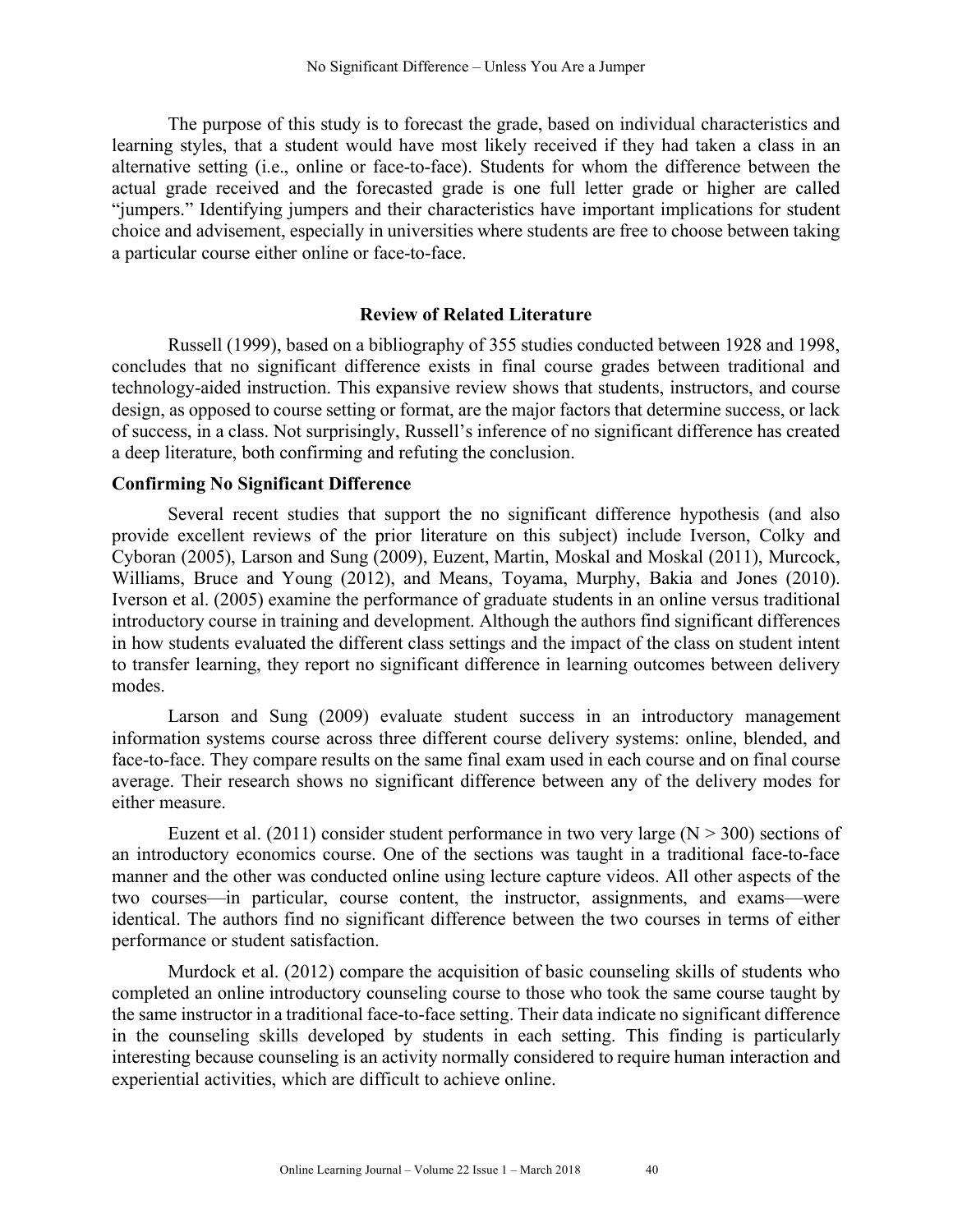Finally, Means et al. (2010) present a US Department of Education (USDOE) metaanalysis of over one thousand empirical studies of online learning published between 1996 and July 2008. This report is an updated and more statistically rigorous extension of Russell (1999). Nonetheless, the overall conclusion of the report is essentially the same. The USDOE finds that when an online course is properly designed and conducted, learning outcomes are not significantly different from those produced in a traditional, face-to-face classroom setting.

# **Refuting No Significant Difference**

Acceptance of no significant difference is not universal. Several studies report significant differences in student learning outcomes between online and face-to-face course formats. Bertus, Gropper and Hinkelmann (2006) examine student performance in face-to-face versus online classes for graduate finance majors. Controlling for student characteristics, including GPA, the authors report that online students perform significantly better than face-to-face students. Connolly, MacArthur, Stansfield, and McLellan (2007), in a three-year study comparing online to face-to-face delivery, investigate student performance in a graduate-level computing class. In an extensive study involving over 4600 students, the authors report that online students consistently outperformed face-to-face students. Dutton, Dutton, and Perry (2001) find that students who took an online computer science course purposely designed to be as similar as possible to a traditional lecture delivery course performed significantly better. However, they also report that online students who were struggling up to the university's drop date were more likely to drop the course than comparably performing students in the traditional course.

Whereas the aforementioned studies report that online learning is superior to face-to-face learning, other studies find the opposite effect. Controlling for a host of student characteristics including GPA, gender, age, grades on course prerequisites, math background, SAT scores, and outside distractions, Anstine and Skidmore (2005) conclude that learning outcomes for online students are significantly lower than for traditional students. Bennet, Padgham, McCarty and Carter (2007) find that students in a face-to-face setting earned higher grades in a microeconomics class, yet online students performed better in a macroeconomics class. The authors suggest that this difference may be due to the fact that microeconomics is a more quantitative (e.g., math equations and graphs) subject matter, whereas macroeconomics tends to be more qualitative, or conceptual, in nature.

#### **The Importance of Choice**

One particularly controversial aspect of the USDOE conclusion is an assumption that students have no choice over whether to take a particular course online or face-to-face. That is, the finding of no significant difference depends on students being directly placed in a given learning environment. In fact, much of the current growth in online course offerings occurs in large universities offering an online section of a course that is also offered in a traditional format (Allen & Seaman, 2014). In these settings, students are free to choose which delivery mode they prefer.

Gratton-Lavoie and Stanley (2009) investigate the characteristics of students who took an online versus a face-to-face introductory economics course. They report significant differences in age, gender, marital status, number of dependents, prior coursework, GPA, and projected major. Their raw data show that online students performed much better than face-to-face students. However, after controlling for individual characteristics, they find no significant difference in learning outcomes between the two groups.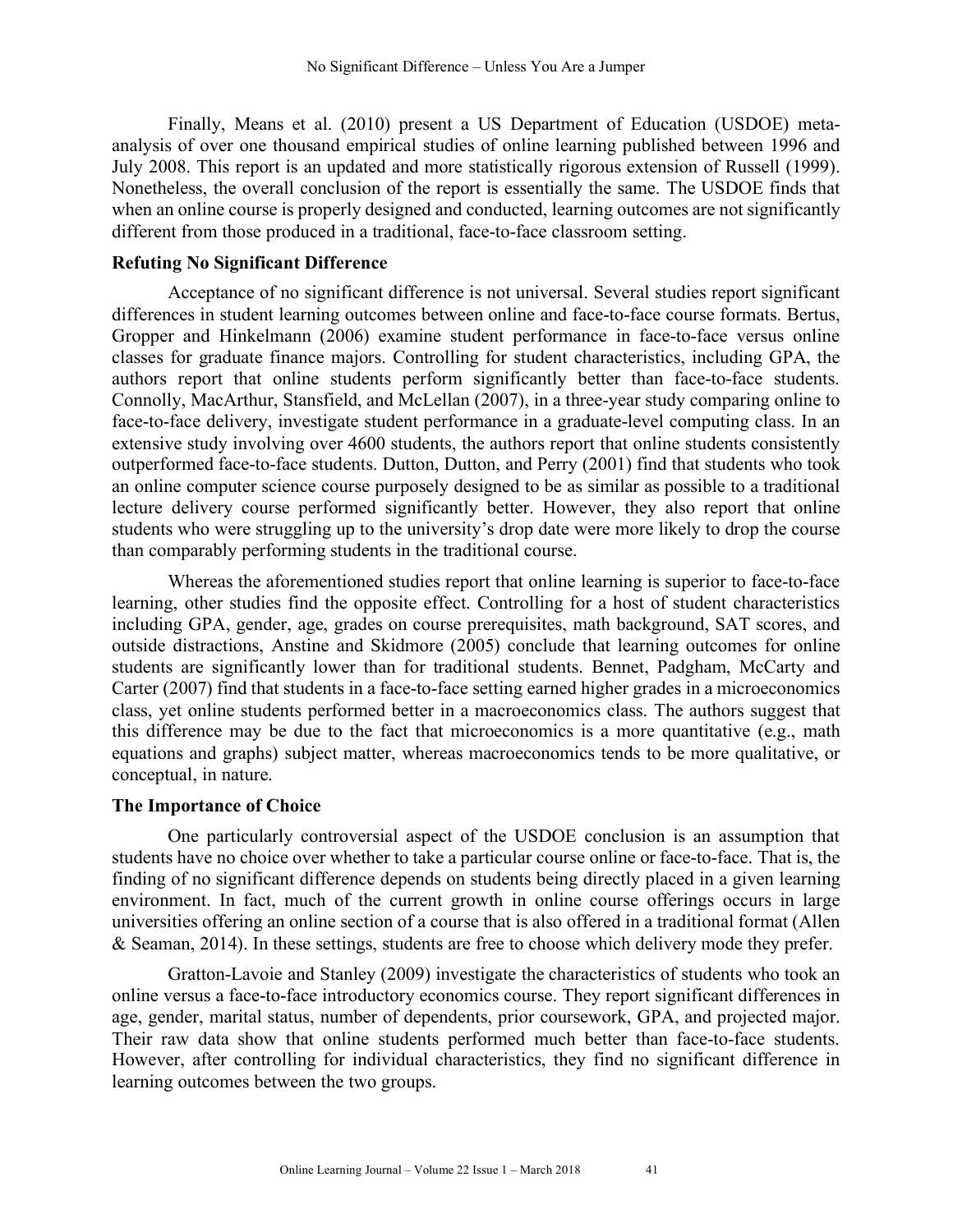Johnson and Palmer (2015), compare the learning outcomes of students who were free to choose between taking a linguistics course either face-to-face or online. This study finds that the online students performed significantly worse. Indeed, the course average for the online class was a full letter grade lower than for the face-to-face class. This significant difference, however, is most likely explained by the fact that the average GPA of students in the online class was between 0.255 and 0.424 points lower than that of students who took the face-to-face class for the different semesters that the courses were conducted.

Helms (2014) reports a similar finding in an introductory psychology course. Those students who chose to take the online section of the course had significantly lower GPAs. They also had more outside distractions (family and job) and time constraints than the students who chose to take the class in a traditional setting. Not surprisingly, the online students demonstrated significantly lower course performance.

Both studies suggest that some students choose online courses because they believe an online version of a class will be easier than a face-to-face version. These students often have lower GPAs or they are unable to devote the time needed to successfully complete a college level course. Unfortunately for these students, most do not realize that online learning is very challenging and will most likely require more time and discipline than a comparable face-to-face class (Stanford-Bowers, 2008). Indeed, as suggested by Helms (2014), improved advisement systems for online education are needed.

## **Student Characteristics Impact Performance in Online Courses**

When students are allowed to choose whether to take a particular course online or face-toface, each format will most likely be comprised of students with unique characteristics. Jaggars (2014) reports that most students choose to take difficult courses in a face-to-face setting and take what they believe will be easy courses online. Fendler, Ruff and Shrikhande (2011) note that females, non-majors, and students with lower GPAs are more likely to choose an online undergraduate core course in finance than the same course taught in a face-to-face setting.

Diaz and Cartnal (1999) note that students with different learning styles tend to choose different settings. Specifically, the authors find that independent learners more often chose to take an online class while dependent learners more often selected the equivalent face-to-face class. A unique feature of this study is that the authors use the Grasha-Reichmann Student Learning Styles Scales (GRSLSS) to measure student learning characteristics. Diaz and Cartnal argue that the GRSLSS (Grasha, 1992) is especially useful for assessing learning preferences in an online course because: (1) it is one of the few learning styles measures designed specifically for college students and (2) it includes a measure for the importance of social interaction, which studies show to be an important aspect of learning for some students (for an excellent review of this literature, see Muilenburg & Berge, 2005).

Several studies discuss a link between individual student characteristics and outcomes in online courses. Yukselturk and Bulut (2007) observe that women perform significantly better than men in an online setting. The authors surmise that a possible explanation for this finding is that women tend to adapt to an online learning environment better than men, but they offer no specific outside evidence to support this assertion. Colorado and Eberle (2010) report that student age and GPA are important determinants of success in online courses. The authors suggest that older and more academically gifted students have the critical thinking and self-regulation skills needed to succeed in an online course.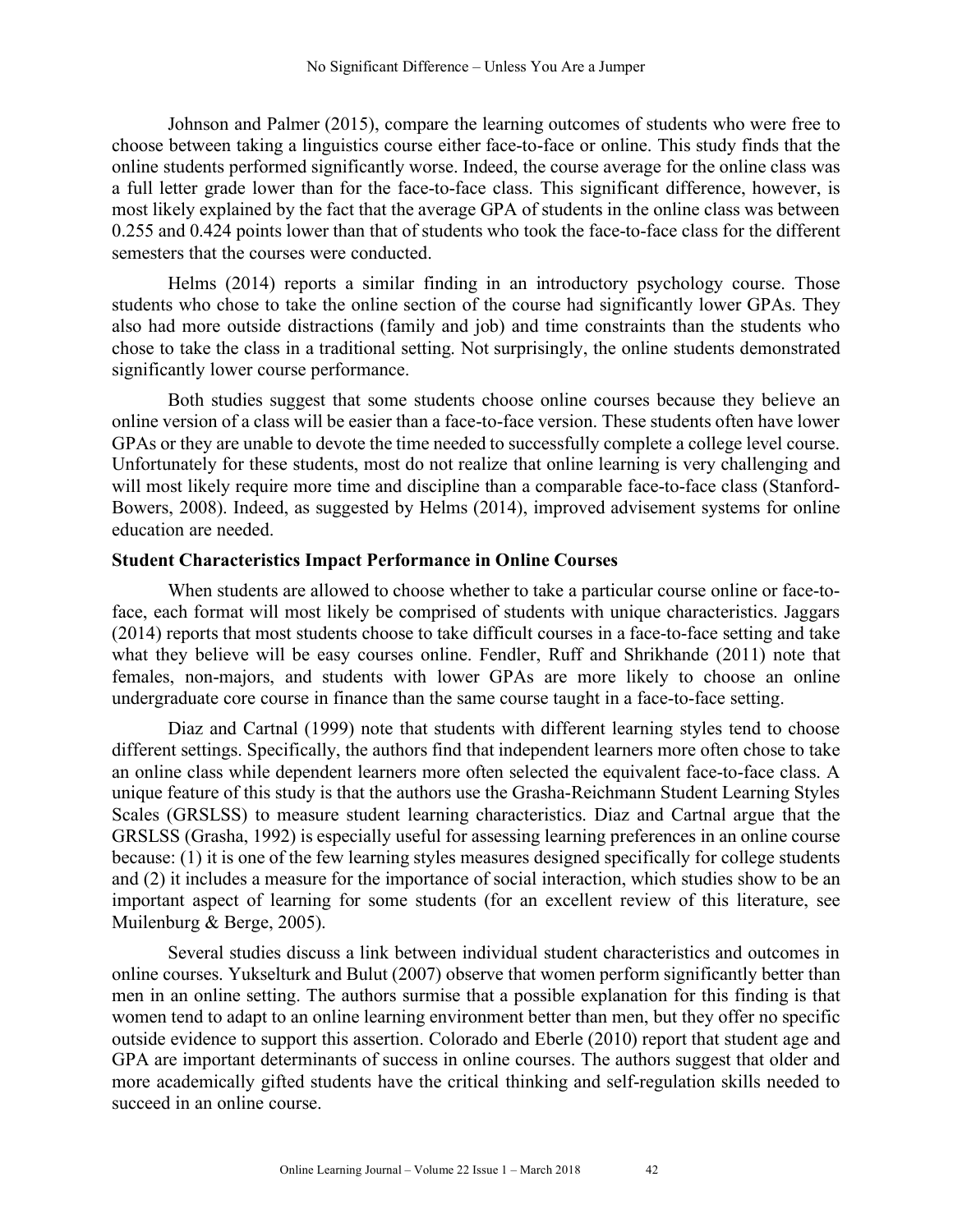A large literature discusses relationships between various learning style measures and student performance in online courses. These studies vary by the chosen student learning styles measure, but many indicate that learning styles play a significant role in online performance. Johnson (2007), which uses the Felder and Spurlin (2005) Index of Learning Styles, reports that active learners struggled when placed in online study groups but thrived in face-to-face groups, and reflective learners tended to underperform in online settings. The author also notes that visual learners tended to earn higher scores on quizzes and exams that were given online. Lu, Jia, Gong, and Clark (2007) use the Kolb Learning Style Inventory (Kolb, 1985). They report that in an online environment, convergers and assimilators achieved significantly higher levels of learning than divergers and accommodators. Employing the VARK learning styles model (Fleming, 2001), Eom, Wen, and Ashill (2006) find that learning outcomes are related to learning styles of students. In particular, the authors report that in their data set of 397 college students who completed at least one online course, students with visual and read/write learning styles reported that they learned more in an online course than students without these preferences.

# **Individual Risk Tolerance Levels**

As most students are relatively unfamiliar with online classes, the decision about whether to take a course in an online format as opposed to a face-to-face format is arguably a relatively risky decision. The role that an individual's risk-tolerance level plays in how students make decisions has been explored across several academic fields. Examples of risk taking within a classroom include speaking up in class, openly challenging the teacher's and classmates' beliefs, innovative thinking, and choosing to accept more difficult problems and assignments. Clifford (1991) argues that risk taking in education should receive the same type of research attention that risk taking receives in other fields, such as economics and psychology. A key part of this line of research is the use of self-assessment questionnaires to provide baseline levels of students' risktolerance levels. Clifford finds that learning outcomes can be improved by having students engage in an optimal level of freely chosen educational risk.

In a study of undergraduate English majors at a Chinese university, Wang and Lin (2015) create a self-assessment questionnaire to determine student risk-tolerance levels. The authors find that student risk-tolerance levels are strongly correlated to performance in two of the three measured learning outcomes. Robinson and Bell (2012) investigate risk-tolerance levels and academic risk taking by pre-service teachers in the online portion of a blended class. The authors postulate that active participation in the online format may be viewed as risky by students who are traditionally more familiar with face-to-face interactions in a traditional setting. Using a 12-item self-assessment questionnaire to measure student risk-tolerance levels and a rubric to quantify actual risk taking by students in their contributions to online discussions, Robinson and Bell find a statistically significant relationship between self-reported risk and actual academic risk taking within the class. Specifically, those students who indicate that they are more likely to engage in risky activities in general do, in fact, take more risks in an education setting.

In economics, researchers in the area of human capital theory have proposed that risk taking is positively associated with individuals seeking more education. The theory would suggest that, ceteris paribus, individuals with higher risk tolerances are now more likely to forego essentially known income in exchange for potentially higher, but unknown, income in the future. Belzil and Leonardi (2013) recognize that the amount of investment in additional education is a complex decision, one that balances time, money, effort, talent, and the uncertainties around future labor markets. Using the 1995 Bank of Italy Survey of Income and Wealth that covers 8135 Italian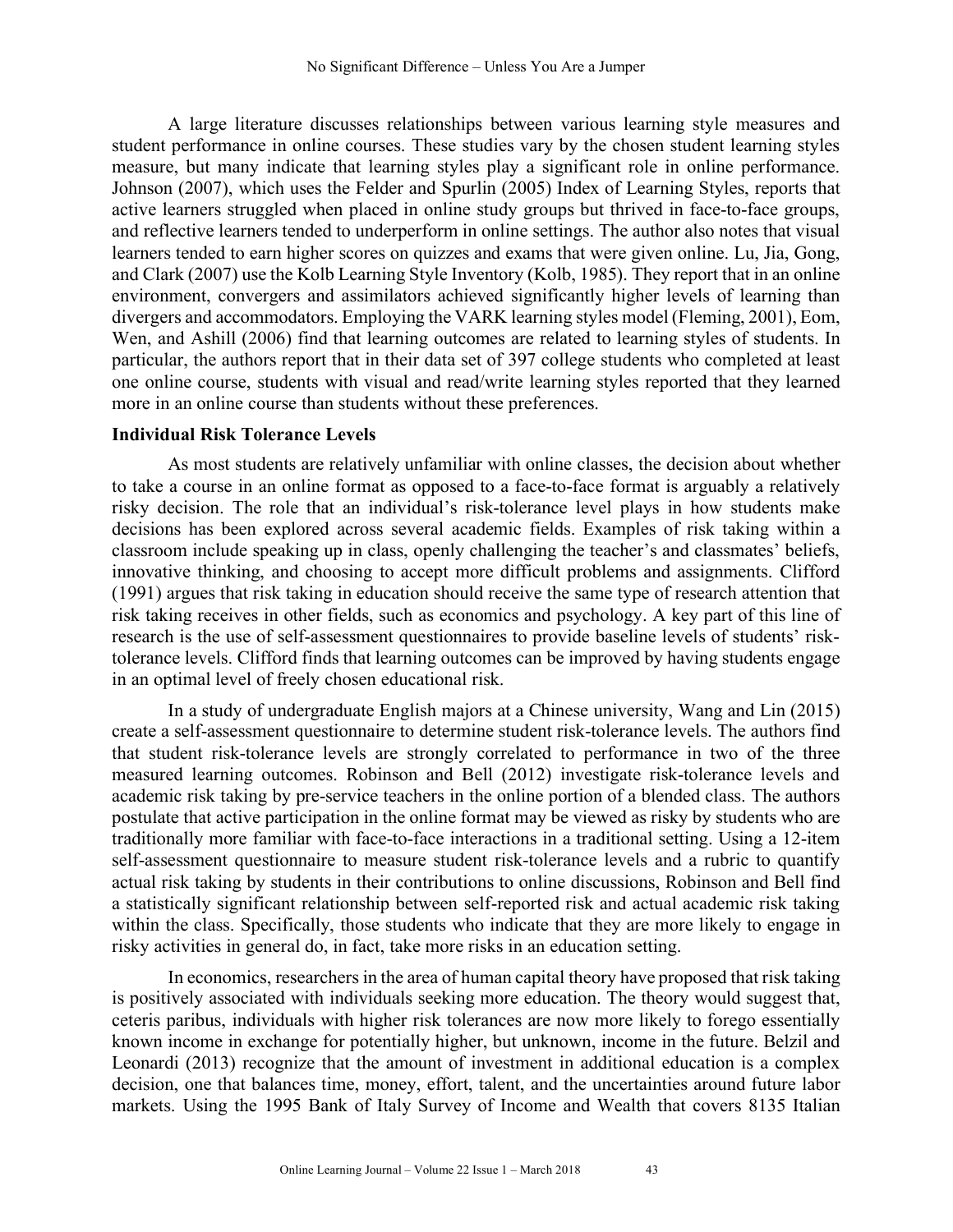households, the authors find that individuals with higher risk tolerances are more likely to obtain additional schooling. Jung (2015) strengthens these results by untangling the endogeneity problem associated with the possible relationship between education levels and risk attitudes; he shows that more education leads to less risk tolerance, with risk tolerance measured via a Likert scale answer to a single question regarding the individual's attitude to risk.

Risk taking is also a major topic in finance literature. Of particular interest to this study is behavioral finance research that explores the relationship between risk-tolerance levels and investors' potentially bad decisions. In a study of the investment portfolios of German investors, Dorn and Huberman (2005) show that an individual's response on a self-assessment questionnaire measuring risk tolerance is the main driver of both portfolio diversification and trading within the individual's investment account which, they argue, strongly supports the effectiveness of selfassessment questionnaires to measure individual risk tolerance. Further, the authors find that more risk-tolerant investors hold less diversified portfolios and trade more frequently, activities that have been shown to harm investment outcomes. The authors also find a strong correlation between risk taking and investor overconfidence. Barber and Odean (1999) argue that the explanation for this excessive trading by some investors, which is well documented to hurt investment performance, may lie in investor overconfidence: the simple but well documented idea that humans are generally overconfident in their abilities and knowledge and, thus, tend to make poor decisions. Logically, this concept of overconfidence may also apply to students choosing between the unknown, risky online course and the known, more certain face-to-face course.

# **Objective and Research Questions**

If students with different characteristics or different learning styles are more likely to perform better or worse in an online course, then these students should be advised (prior to taking the course) accordingly. Sound advisement is particularly important if, as noted in Johnson and Palmer (2015), Helms (2014) and Fendler, Ruff and Shrikhande (2011), students often choose to take an online course for the wrong reasons (for example, they believe it will be easier or they have many outside distractions).

Therefore, the primary objectives of this study are twofold. First, to empirically investigate the impact that individual demographic, personality, and learning style differences exert on student performance in different class settings (online versus face-to-face). The second objective is to forecast the potential grade difference between class settings.

The specific research questions addressed in this study are:

- 1. Do individual student characteristics, such as learning style, GPA, gender, planned major, course load, collegiate experience, and risk preference, influence how a student performs in a given course setting?
- 2. Do individual student characteristics influence performance differently in diverse settings?
- 3. If a student who chooses to take the course in an online setting had instead taken the course in the face-to-face setting, would that student's grade have been the same, significantly higher, or significantly lower?
- 4. If a student who chooses to take the course in a face-to-face setting had instead taken the course in the online setting, would that student's grade have been the same, significantly higher or significantly lower?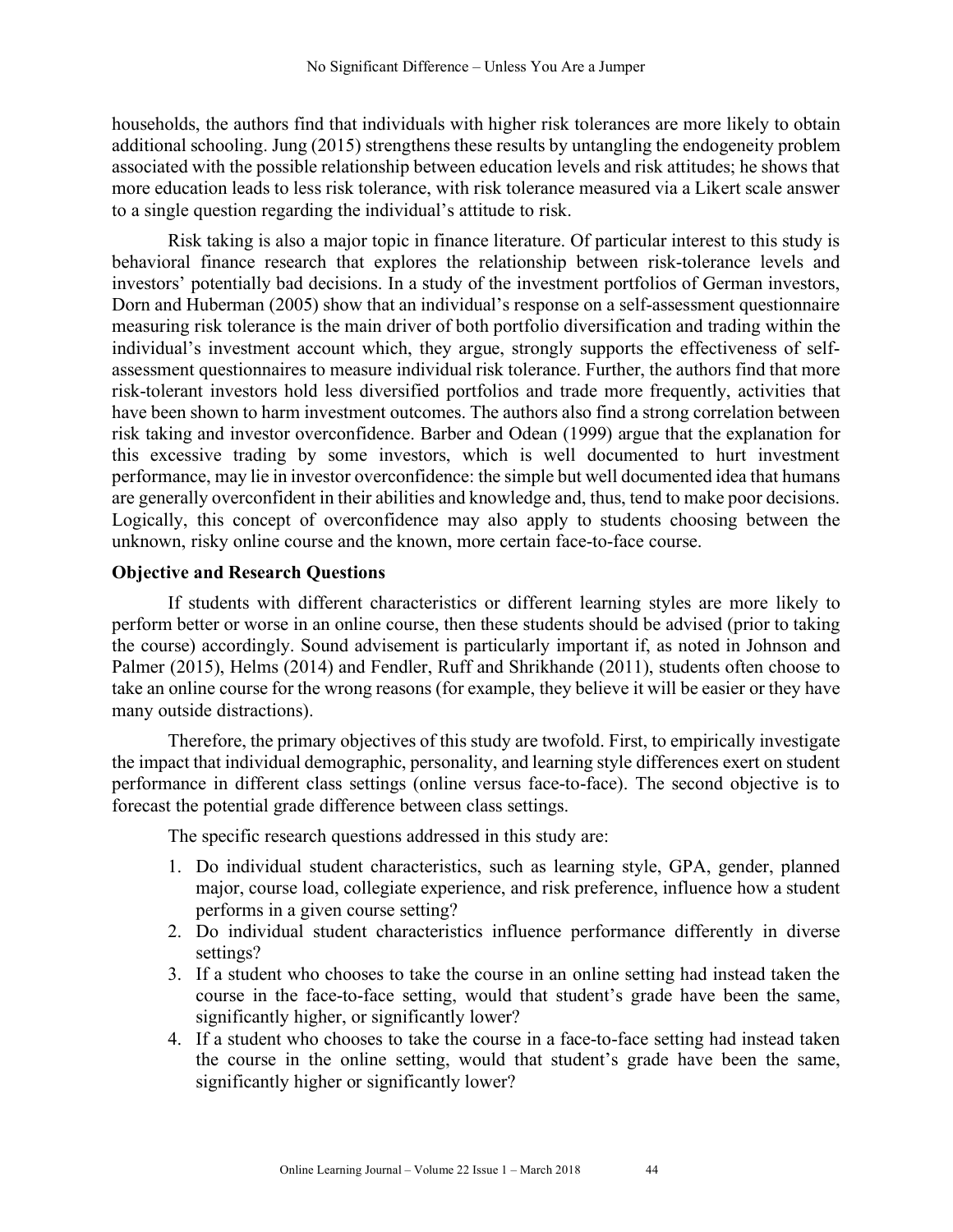### **Methods**

To investigate these research questions, a regression equation using outcomes (i.e., course grade) as the dependent variable, and personal characteristics (specifically, demographic data, ability, learning styles, and risk-tolerance score) as the independent variables, is estimated for a group of students who took a course in a face-to-face setting. A second, similar regression equation is estimated for another group of students who took the same course in an online setting. The coefficients of the classroom regression equation are then used to forecast the grade that each student who took the online version of the course would have earned (based on their individual characteristics) if they had instead taken the face-to-face class. Similarly, the online regression equation is used to forecast the grade that each student who took the classroom version of the course would have earned if they had instead taken the online class. Finally, the forecasted grade in the alternative setting is compared to the actual grade received in the chosen setting.

# **Setting**

The data used for this study were drawn from 504 students: 219 students who took an undergraduate course in finance in a traditional classroom setting and 285 students who took the same course online. The face-to-face and online sections of the course were purposely designed to be as similar as possible in all ways except setting. Specifically, the course was rigorously structured. All sections of the course used the same textbook, shared a common syllabus, and followed the same weekly calendar. A course coordinator oversaw all aspects of the course and met with section instructors weekly to ensure as much uniformity as possible between all sections of the course.

The course evaluated was a core course in the business curriculum. All business students, regardless of major, must take this fifteen-week course. Eighty-two percent of the students in the study were juniors, fifteen percent were seniors, and the rest were sophomores. Students were allowed to choose the class setting they preferred and had substantial flexibility to switch sections through the end of the second week of the semester.

The data were collected over two semesters. The online class had an average enrollment of 120 students per semester. Several face-to-face sections of about 30 students per section were taught each semester at various day/time combinations.

#### **Sample Instrument**

The dependent variable used in the regressions is final course grade. The course average was determined as follows: 10 percent quiz average, 10 percent problem-set average, 20 percent first exam grade, 20 percent second exam grade, and 40 percent final exam grade. Quizzes, problem sets, and mid-term exams were similar but differed some between classes and formats. For example, each individual instructor made up their own quizzes, problem sets, and mid-term exams. Also, all face-to-face class exams were completed in the classroom during regular class hours, while all online students took their exams via the online learning management system. The final exam, however, was identical for all students in all sections of the course. This evaluation instrument was a comprehensive, carefully proctored, closed-note, closed-book exam that all students took in a physical classroom on the same day at the same time. Final averages were converted to letter grades as per strict guidelines provided by the course coordinator.

Because finance is heavily math oriented, assessment of all quizzes, problem sets, and exams used to determine the final course grade (in both the online and face-to-face sections) was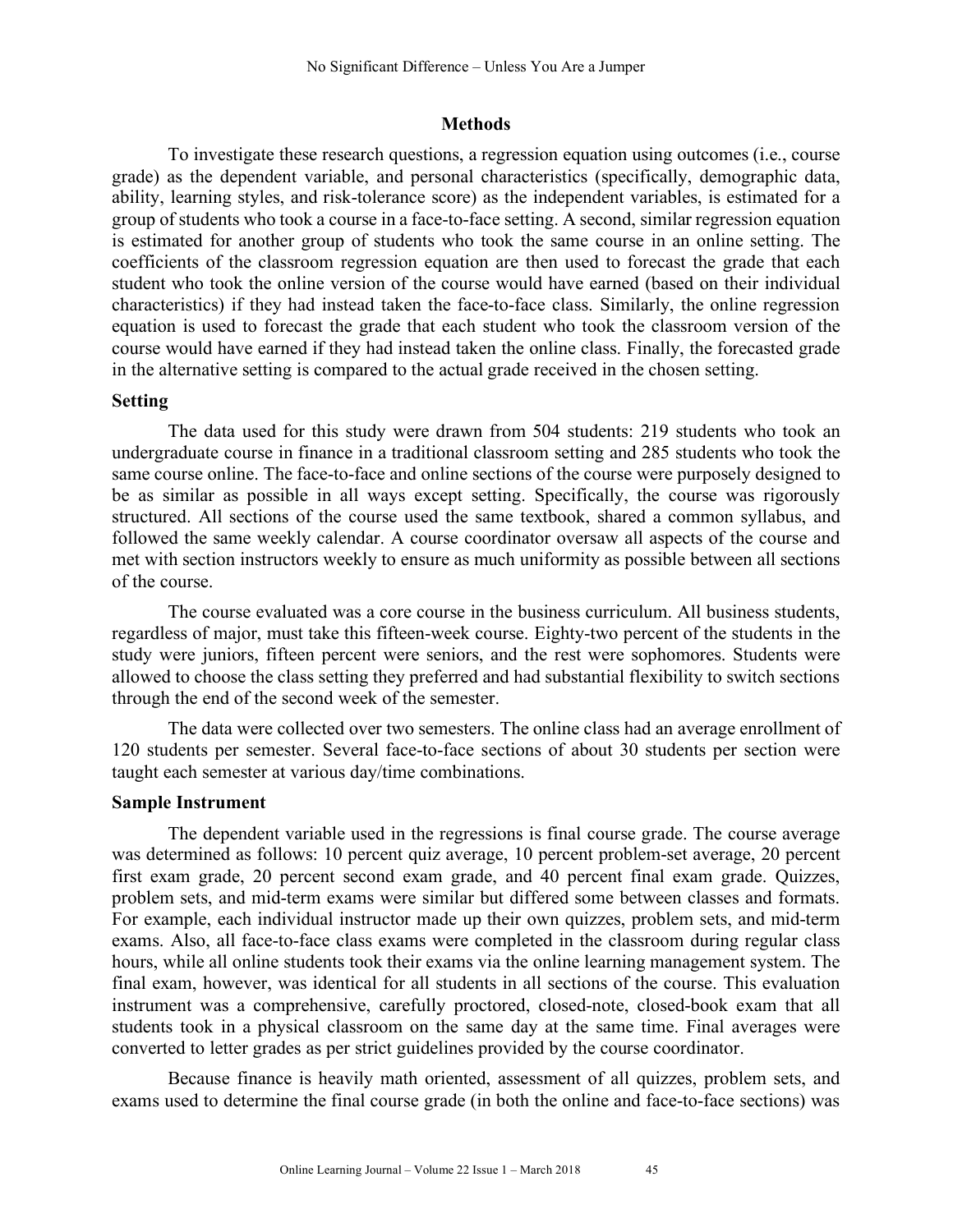primarily objective. That is, student answers were either right or wrong. Thus, grading was very similar between course settings and, because the course was highly standardized, from semester to semester.

The university provided final course letter grades for all students in the sample. The translation of numerical course average to letter grade was specified to each section instructor by the course coordinator. Letter grades were translated into numerical values as defined in Table 1 to use in the regression equations. These are the same point values that the university uses to calculate a student's GPA.

| <b>Letter Grade</b> | <b>Points</b><br>Equivalent | Letter<br>Grade | <b>Points</b><br>Equivalent | Letter<br>Grade | <b>Points</b><br>Equivalent |
|---------------------|-----------------------------|-----------------|-----------------------------|-----------------|-----------------------------|
| A+                  | 4.1                         |                 |                             |                 |                             |
|                     | 4.0                         | B-              | 2.7                         |                 |                             |
| A-                  |                             |                 | 2.3                         |                 |                             |
|                     |                             |                 |                             |                 |                             |

*Table 1.* Translation of Course Letter Grades to Numerical Values

# **Data Collection**

Prior approval from the university's IRB was received for this research project. The university provided GPA, gender, major, total hours of college credit completed, semester course load, and percent of coursework completed at the school for each student in the study. This data was linked with individual survey data (described below), and all student specific identifiers were removed to strictly protect student anonymity.

Additionally, all students were asked to complete the Felder-Soloman Index of Learning Styles (ILS) questionnaire and a risk tolerance assessment quiz during the second week of class each semester. Participation in the research study, indicated by completing these instruments, was voluntary. An incentive of receiving a grade of 100 on a quiz was offered and an alternative for earning this same grade was offered to students who did not choose to participate.

The ILS survey, described in Felder and Spurlin (2005), is an online questionnaire that measures student learning preferences on four dimensions (Active vs. Reflective, Sensing vs. Intuitive, Visual vs. Verbal, and Sequential vs. Global). Each Felder-Soloman learning style is summarized in Table 2.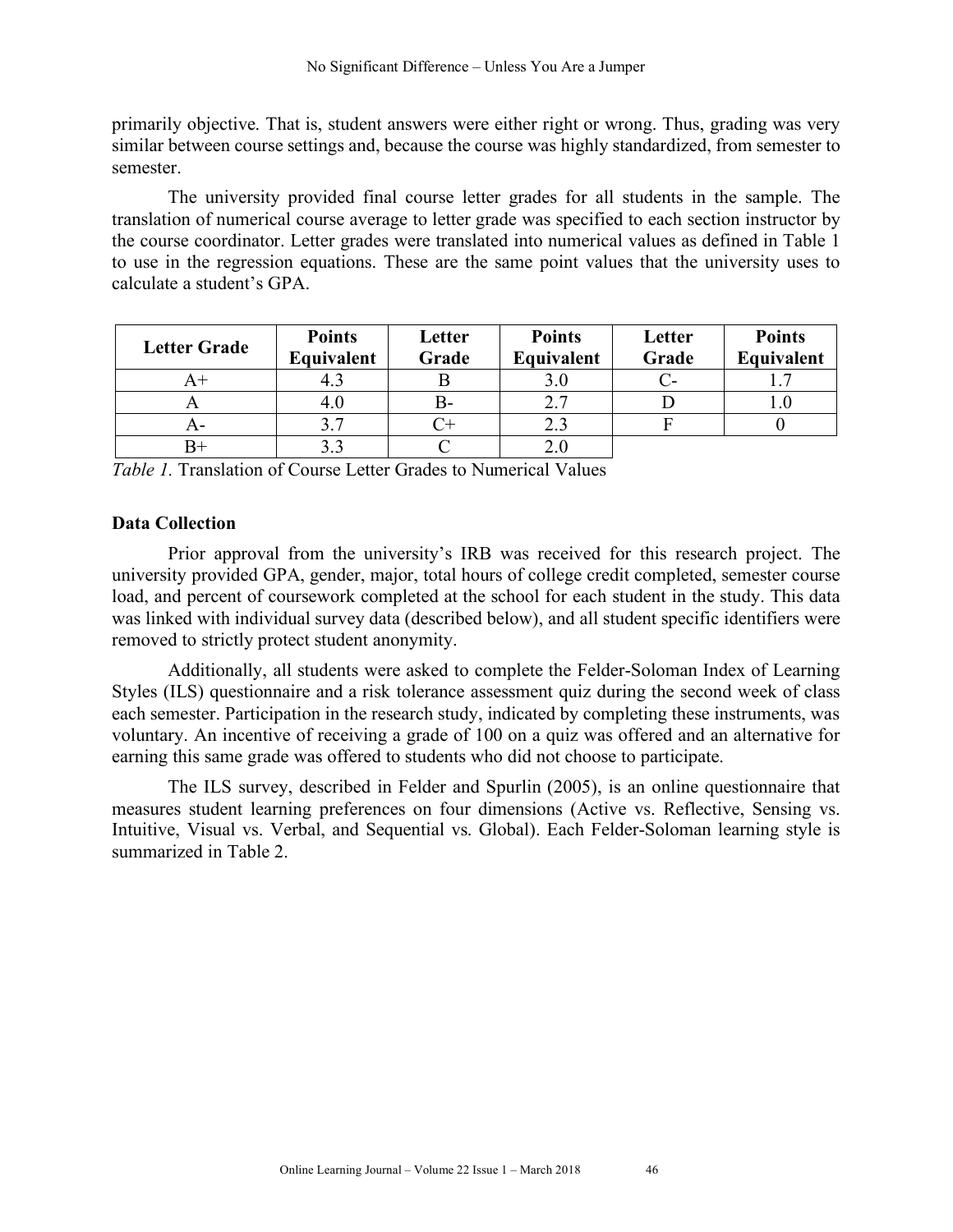| <b>Learning Style</b>      | <b>Definition</b>                                                                                                                             |
|----------------------------|-----------------------------------------------------------------------------------------------------------------------------------------------|
| <b>Active Learners</b>     | Improve retention and understanding of information by discussing or                                                                           |
|                            | explaining it to others.                                                                                                                      |
| <b>Reflective Learners</b> | Prefer to think about the material first then, after reflection, formulate<br>ideas and opinions.                                             |
| <b>Sensing Learners</b>    | Like learning facts and solving problems using well-established<br>methods; strongly prefers seeing connections to the real world.            |
| <b>Intuitive Learners</b>  | Like discovering possibilities and relationships; like innovation and<br>abstract information. Dislike memorization and routine calculations. |
| <b>Visual Learners</b>     | Remember what they see; for example, pictures, diagrams, flow<br>charts, demonstrations.                                                      |
| <b>Verbal Learners</b>     | Get most out of written and spoken explanations.                                                                                              |
| <b>Sequential Learners</b> | Gain understanding in linear, logical steps.                                                                                                  |
| <b>Global Learners</b>     | Learn in large jumps, randomly absorbing material until they                                                                                  |
|                            | suddenly "get it."                                                                                                                            |
|                            |                                                                                                                                               |

*Table 2.* Felder-Soloman Inventory of Learning Styles

The survey has 44 total questions, with 11 questions related to each of the four learningstyle dimensions. Each short question has only two answer choices. Two example questions from the survey are listed below:

- 1. I understand something better after I:
	- a. try it out.
	- b. think it through.
- 2. When I think about what I did yesterday, I am most likely to get:
	- a. a picture.
	- b. words.

|  |  |  |  |  |  |  |  |  | Figure 1. Example Questions from the Felder-Soloman Index of Learning Styles questionnaire |
|--|--|--|--|--|--|--|--|--|--------------------------------------------------------------------------------------------|
|--|--|--|--|--|--|--|--|--|--------------------------------------------------------------------------------------------|

Each student's learning preference is classified along a learning style spectrum where learning style (LS) scores can range from -11 to +11 in 2-point intervals. For example, if a student answers all 11 of the Active/Reflective questions in a way that indicates "active" for every question, and thus "reflective" for 0 questions, the student receives an Active/Reflective value of  $-11 + 0 = -11$ . If the student's answers indicate "active" for 4 questions and "reflective" for 7 questions, the student receives an Active/Reflective value of  $-4 + 7 = +3$ .

A negative score indicates a preference towards the first learning style; a positive value indicates preference towards the second learning style. For example, a score of -7 on the Active vs. Reflective LS, means a student has a fairly strong preference for active learning. A score of +3 on the same LS scale indicates a relatively weak preference for reflective learning.

Validity and reliability of the ILS has been confirmed by Livesay, Dee, Nauman and Hites (2002) and Zywno (2003). These studies report that test-retest correlation coefficients for all four scales of the ILS survey vary between 0.7 and 0.9 for an interval of four weeks after the test is administered and between 0.5 and 0.8 for intervals of up to eight months after administration.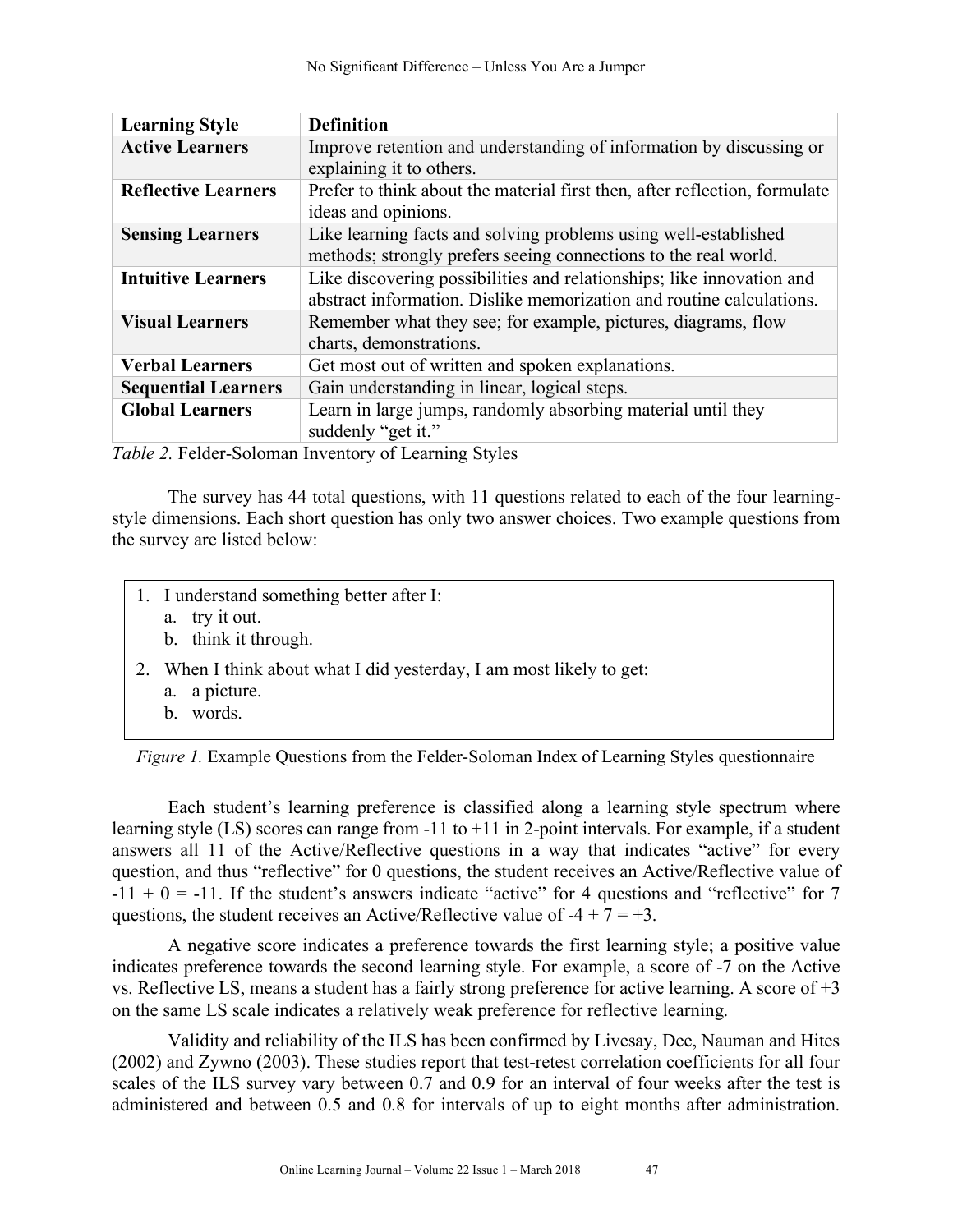These coefficients are all significant at the 0.05 level. Zywno (2003) reports that Cronbach alpha coefficients for the ILS, which measure reliability, exceed the criterion value of 0.5 for all measures.

The risk tolerance assessment quiz that all participants completed is an online questionnaire available through Rutgers New Jersey Agricultural Experiment Station (https://njaes.rutgers.edu/money/riskquiz/). This survey has been used by over 200,000 educators, researchers, financial advisors and their clients (Grable & Lytton, 1999). Risk assessment scores can range from 13 to 47. Higher scores indicate increased risk tolerance. For a discussion concerning validity and reliability of the index, see Gilliam, Chatterjee, and Grable (2010).

## **Data Analysis**

A comparison of mean values and standard deviations for all variables in the sample is presented in Table 3. The final column in the table indicates whether differences in mean values between the online group and the face-to-face group is significant. T-statistic tests were done for the continuous variables and Chi-square tests were conducted for binary and learning style variables (Winer, Brown & Michels, 1971).

Final course score is the average of converted letter grades to GPA point totals. All courses at the university are 3 credit hours. Business majors are classified as either quantitative (finance, accounting, actuarial science, CIS) or qualitative (marketing, management, general business, other). Percent coursework at the university reflects transfer credit and AP credit relative to coursework completed directly at the university. As an urban state university, approximately 35 percent of the students in the sample completed their initial year at a junior college or smaller school in the state.

As shown in Table 3, average values for the two groups are similar in some areas and quite different in others. The online group has a higher average course grade than the face-to-face group (2.92 versus 2.40, respectively). This result seems to suggest that online students have higher learning outcomes, although that is not necessarily the case. The course grade is comprised of three components: midterm exams (40 percent), quizzes and problem sets (20 percent), and the comprehensive final exam (40 percent).

As noted above, the final is a common, in-class, carefully proctored exam. The average grade on this common instrument is essentially the same in both groups (implying no significant difference on a common evaluation instrument). The average grade on quizzes and problem sets is also essentially the same in both settings, since these are used mainly as learning assignments as opposed to evaluation instruments. The average grades on midterm exams, however, are significantly higher for the online group. For this group, strictly timed exams were conducted online, but students were allowed to complete the exams anytime during a 3-day period. The average grade on midterm exams for the online classes is nearly a full letter grade higher than the average grade on the final exam. Such a discrepancy between midterm and final exam grades does not exist for the face-to-face group. The higher grades on online exams may reflect the challenges with monitoring online cheating (Harmon & Lambrinos, 2008) or it may be due to the fact that online students can use books, notes, and other materials to take online exams while face-to-face students are not allowed to use such materials. Additional research is needed to determine the precise reason.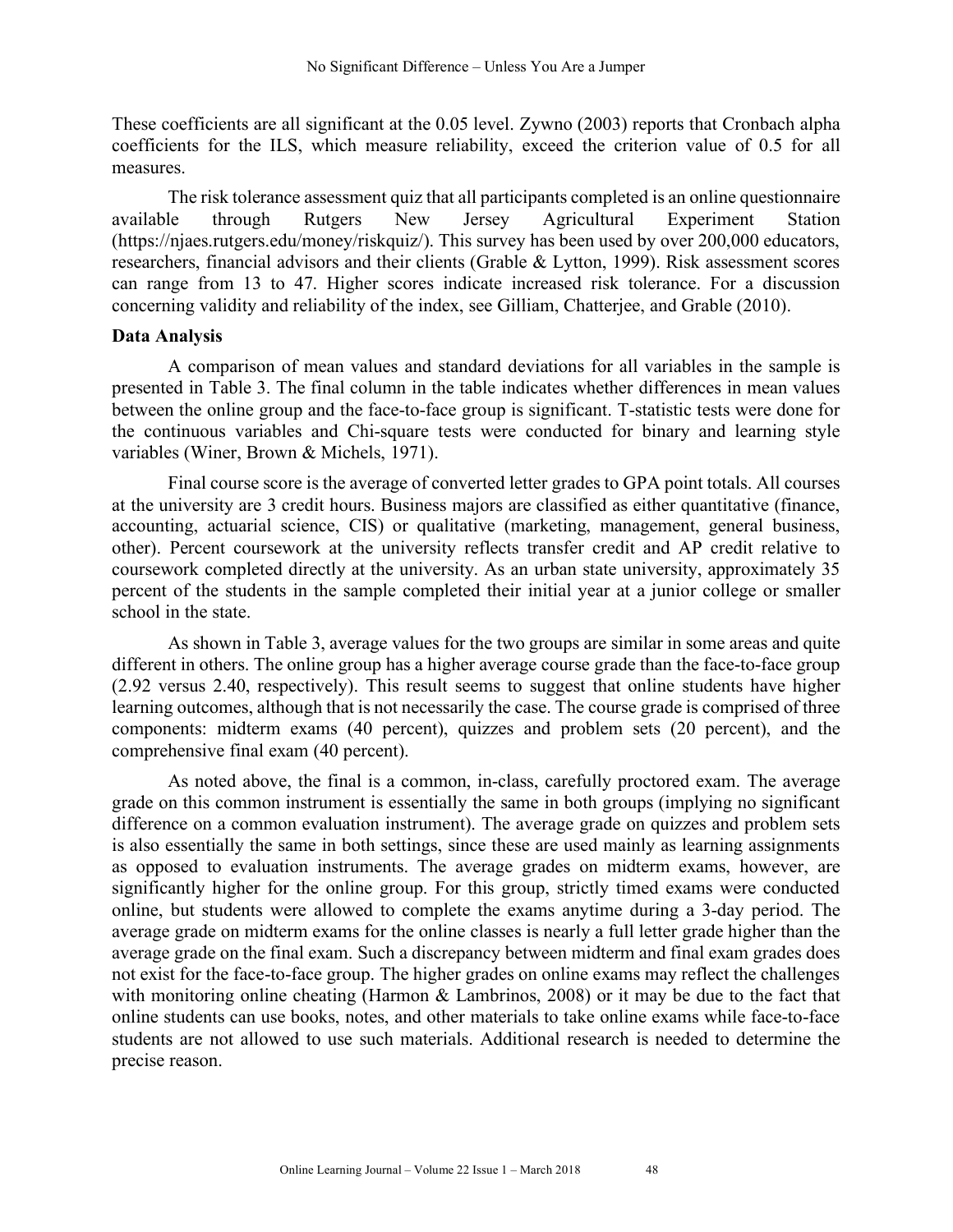|                                   | <b>Online Group</b>     |                         | Face-to-Face<br>Group   |        | <b>Mean Difference</b><br>Significant? |
|-----------------------------------|-------------------------|-------------------------|-------------------------|--------|----------------------------------------|
| Number of observations            | 219                     |                         | 285                     |        |                                        |
| <b>Continuous Variables</b>       | Mean                    | S.D.                    | Mean                    | S.D.   |                                        |
| Course Grade                      | 2.92                    | 0.87                    | 2.40                    | 1.24   | Yes $(1\%$ level)                      |
| College GPA                       | 3.09                    | 0.41                    | 3.08                    | 0.43   | N <sub>0</sub>                         |
| Term Course Load (in hrs.)        | 12.58                   | 3.80                    | 12.32                   | 3.44   | N <sub>o</sub>                         |
| <b>Total Hours College Credit</b> | 117.29                  | 29.33                   | 111.21                  | 27.15  | Yes $(5%$ level)                       |
| % Coursework at Univ.             | 60.89%                  | 30.48%                  | 65.39%                  | 30.75% | N <sub>0</sub>                         |
| <b>Risk Assessment Score</b>      | 26.32                   | 4.65                    | 26.63                   | 4.53   | N <sub>0</sub>                         |
| <b>Binary Variables</b>           |                         | <b>Percent of Total</b> | <b>Percent of Total</b> |        |                                        |
| Major (% Quantitative)            | 48.86%                  |                         | 46.67%                  |        | N <sub>o</sub>                         |
| Gender (% Female)                 | 61.64%                  |                         | 48.77%                  |        | Yes (at $1\%$ level)                   |
| <b>Learning Style Variables</b>   | <b>Percent of Total</b> |                         | <b>Percent of Total</b> |        |                                        |
| <b>Active Learners</b>            | 19.18%                  |                         | 25.61%                  |        | N <sub>0</sub>                         |
| Neutral Act./Ref. Learners        |                         | 61.64%                  | 56.49%                  |        | N <sub>0</sub>                         |
| Reflective Learners               |                         | 19.18%                  |                         | 17.89% | N <sub>0</sub>                         |
| <b>Visual Learners</b>            | 47.03%                  |                         | 55.09%                  |        | N <sub>0</sub>                         |
| Neutral Vis./Vrb. Learners        | 44.29%                  |                         | 37.54%                  |        | N <sub>0</sub>                         |
| Verbal Learners                   | 8.68%                   |                         | 7.37%                   |        | N <sub>0</sub>                         |
| <b>Sensing Learners</b>           | 48.40%                  |                         | 55.44%                  |        | N <sub>0</sub>                         |
| Neutral Sen/Int. Learners         | 42.47%                  |                         | 36.84%                  |        | N <sub>0</sub>                         |
| <b>Intuitive Learners</b>         | 9.13%                   |                         | 7.72%                   |        | N <sub>o</sub>                         |
| <b>Sequential Learners</b>        | 36.07%                  |                         | 37.19%                  |        | N <sub>0</sub>                         |
| Neutral Seq./Glo. Learners        | 57.08%                  |                         | 57.89%                  |        | N <sub>0</sub>                         |
| <b>Global Learners</b>            | 6.85%                   |                         | 4.91%                   |        | N <sub>0</sub>                         |

*Table 3.* Group Descriptive Comparison Statistics

Other large non-LS differences in mean values are observed for total hours of college credit and gender. The average number of hours completed by a student in the online group was 117.3 hours, whereas for the face-to-face group it was 112.2 hours. This difference is significant at the 5% level. Also, more females (61.6 percent to 48.9 percent) chose to take the online course than the face-to-face course. This difference is significant at the 1% level. The authors are not sure why this occurs, but this pattern has been noted for this particular course at the university for many years.

The LS variables, while not statistically significant, seem to suggest that students with different learning styles may choose different course settings. Active Learners, Visual Learners, and Sensing Learners seem more likely to choose the face-to-face setting, whereas Reflective Learners, Verbal Learners, Intuitive Learners, and Global Learners appear to be more likely to select the online class.

# **Potential Limitations**

The authors recognize several limitations of this study. One potential limitation of the empirical results is that all of the students in the online group received their instruction from one instructor. On the one hand, this has the advantage of providing a consistent representation of the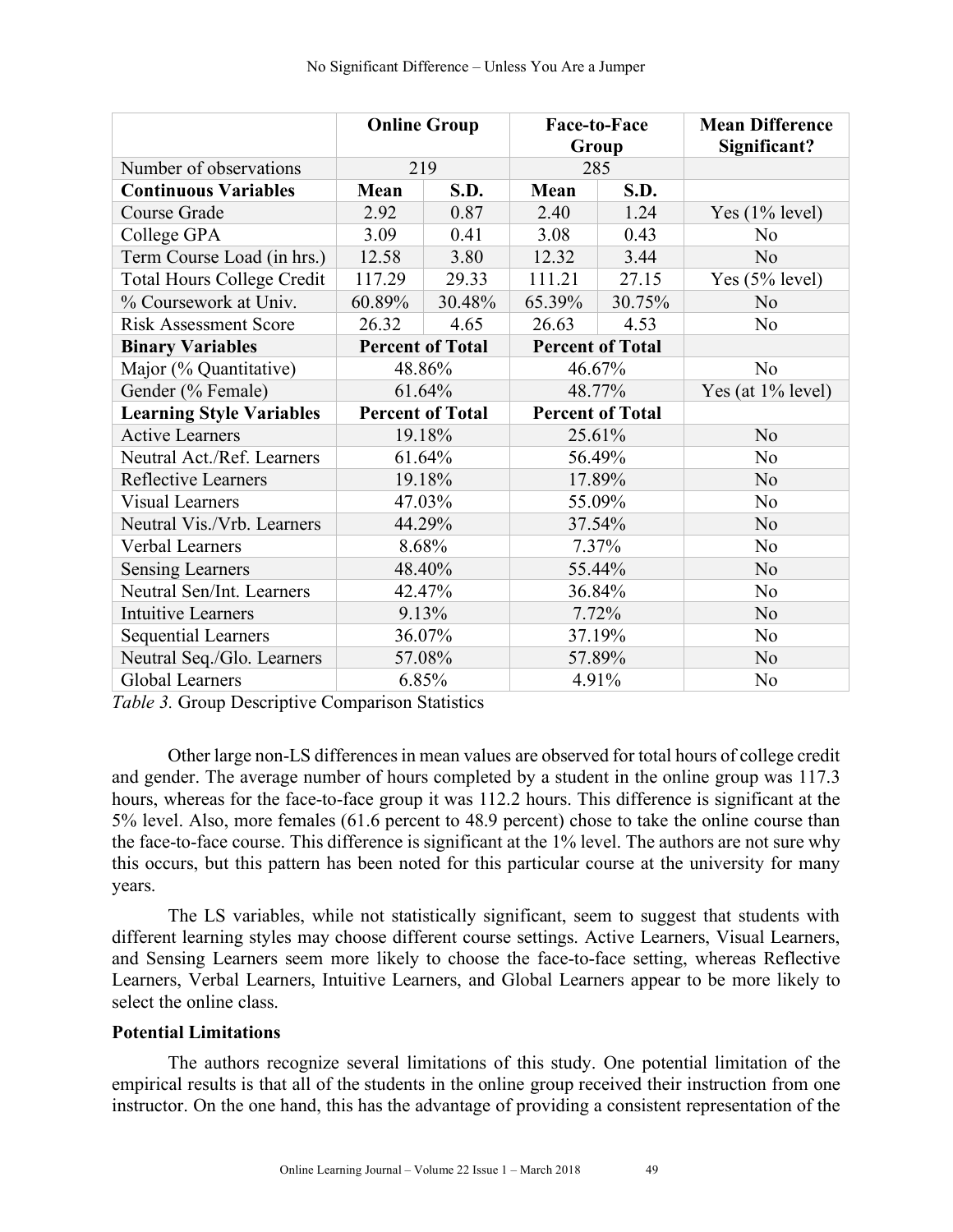online class; on the other hand, it does not reflect the variety of online instructional approaches that a student may face across online courses taught by various instructors. In addition, different instructors in the face-to-face sections may introduce an instructor effect in the non-online course group. Such potential differences in face-to-face versus online classes is a limitation that should be further explored in future studies.

Though care was taken to align the online class with the face-to-face class, differences still inevitably exist (in particular, the online class size was 120 students and the face-to-face average class size was 30). Another potential limitation of the empirical results is that the studied course is a highly quantitative course with a focus on solving math-oriented problems. Thus, the results of this study may not apply well to a more qualitative course. Put differently, the analysis presented in this paper opens the avenue for similar studies comparing face-to-face with online settings for purely qualitative courses.

A third potential limitation of this study is that the sample set is based on students at an urban university who do not generally live on campus and very likely work full or part time. Thus, the results of this study may not apply well to, for example, a school where students generally live on, or near, campus and are full time students. The students at these two different types of schools may have very differing reasons for selecting an online version of a course over a face-to-face version, or vice versa.

Finally, it is possible that some students preregistered for sections of the course that, once the semester started, they realized was not their preferred setting. Even though the drop/add policy at the university is lenient, it is possible that at least some students were prevented from switching. Thus, due to possible constraints on the registration process, choice is not truly 100 percent. While this is a potential limitation of the analysis, it is likely difficult to resolve given that most business schools have similar if not more stringent constraints on student movement across sections and between different class settings, especially after the term begins. On the positive side, this limitation strongly supports development of policies that implements advising in a pre-emptive manner to guide students into the most appropriate setting given their overall profiles rather than merely letting students choose the setting.

#### **Results**

## **OLS Regressions**

Ordinary least squares regression coefficients for all variables in the model are presented in Table 4. Final course score is the dependent variable. Based on the R-Square values of .455 for the online regression and .459 for the face-to-face group regression, the regressions are quite robust in that they explain nearly half of the variation in grades between students in each setting. As expected, the regression coefficient for college GPA is highly significant (at the 1% level) and positive in both the online and face-to-face regressions; that is, for both groups of students, the students with higher overall GPAs tended to earn higher grades in the class. As also expected, the quantitative majors performed significantly better (at the 1% level) than non-quantitative majors in both groups. The variables capturing the students' percent of their coursework completed at the university and their course load in hours during the semester are both positive and significant at the 1% and 5% levels respectively for the face-to-face group, but not significant for the online group. By contrast, the variable capturing the students' total hours of college credit is positive and significant at the 10% level for the online group regression, but not significant for the face-to-face group.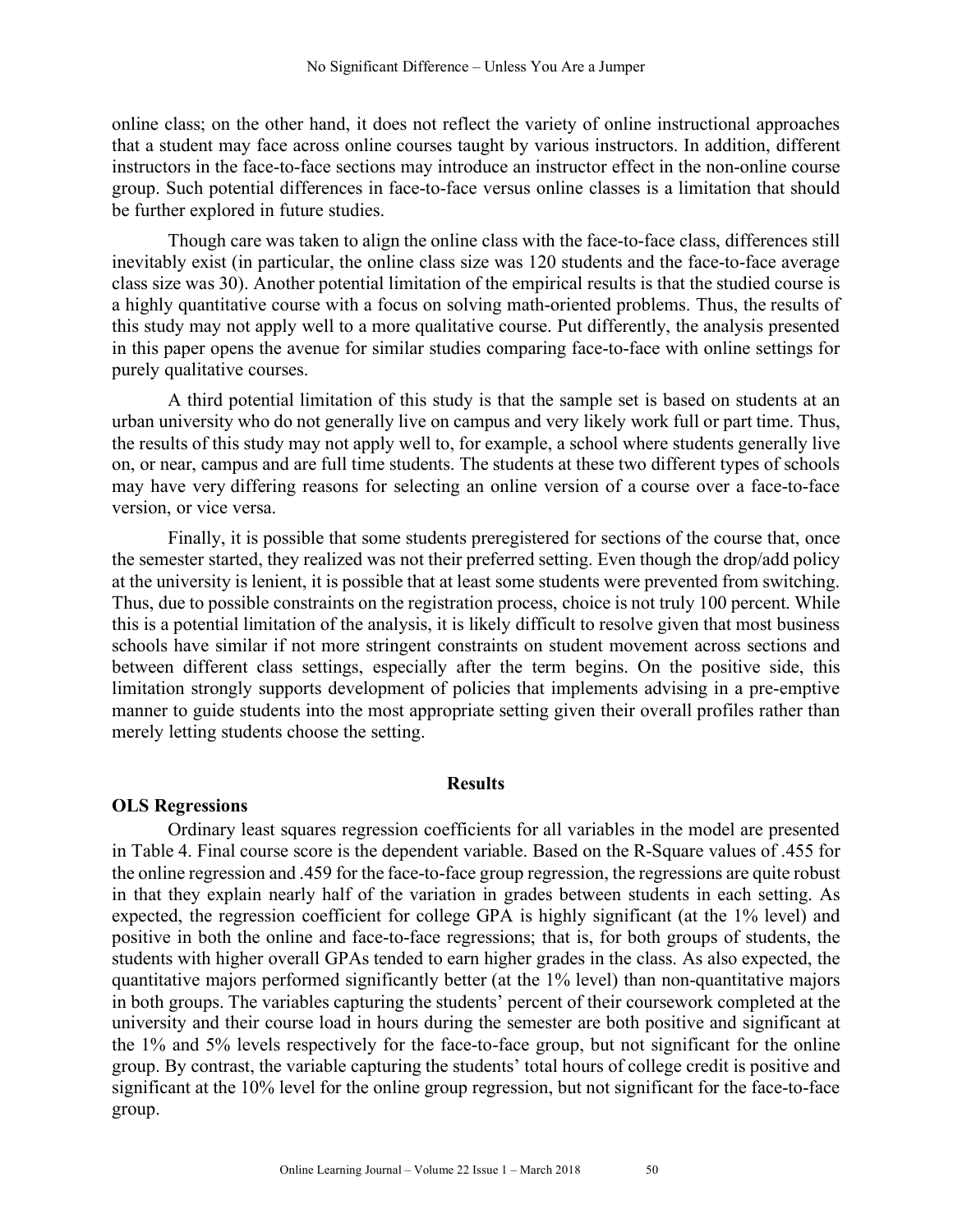|                                   | <b>Online Group</b> |               | <b>Face-to-Face Group</b> |               |  |
|-----------------------------------|---------------------|---------------|---------------------------|---------------|--|
| Variable                          | Coefficient         | <b>T-Stat</b> | Coefficient               | <b>T-Stat</b> |  |
| Intercept                         | $-1.4236$           | $-2.84*$      | $-4.3318$                 | $-6.25*$      |  |
| <b>Risk Assessment Score</b>      | $-0.0176$           | $-1.67***$    | 0.0041                    | 0.32          |  |
| <b>Active Learning Style</b>      | 0.0218              | 0.18          | $-0.1646$                 | $-1.16$       |  |
| Reflective Learning Style         | $-0.2186$           | $-1.80***$    | $-0.1702$                 | $-1.09$       |  |
| <b>Sensing Learning Style</b>     | 0.0167              | 0.17          | 0.1117                    | 0.89          |  |
| Intuitive Learning Style          | $-0.1468$           | $-0.85$       | 0.0413                    | 0.18          |  |
| <b>Visual Learning Style</b>      | 0.1891              | $1.93***$     | 0.1940                    | 1.59          |  |
| Verbal Learning Style             | 0.1070              | 0.62          | $-0.0071$                 | $-0.03$       |  |
| Sequential Learning Style         | 0.0153              | 0.15          | 0.1423                    | 1.17          |  |
| Global Learning Style             | $-0.0088$           | $-0.05$       | 0.1461                    | 0.52          |  |
| <b>Total Hours College Credit</b> | 0.0028              | $1.72***$     | 0.0021                    | 0.96          |  |
| % Coursework at Univ.             | 0.1781              | 1.12          | 0.4674                    | $2.42**$      |  |
| College GPA                       | 1.3352              | 11.59*        | 1.6830                    | $11.53*$      |  |
| Major (Quant. $= 1$ )             | 0.2003              | $2.05*$       | 0.3279                    | $2.69*$       |  |
| Gender (Female = $1$ )            | $-0.1749$           | $-1.80***$    | $-0.0251$                 | $-0.21$       |  |
| Term Course Load (in hrs.)        | 0.0151              | 1.18          | 0.0491                    | $2.76*$       |  |
|                                   |                     |               |                           |               |  |
| <b>Equation Statistics:</b>       |                     |               |                           |               |  |
| Number of Observations            | 219                 |               | 285                       |               |  |
| R-Square                          | 0.4554              |               | 0.4594                    |               |  |
| <b>Adjusted R-Square</b>          | 0.4151              |               | 0.4292                    |               |  |
|                                   |                     |               |                           |               |  |

Notes: \*Significant at 1% level; \*\*Significant at 5% level; \*\*\*Significant at 10% level *Table 4.* OLS Regressions with Final Course Score as the Dependent Variable

Interestingly, the coefficient for the risk assessment score is negative and significant at the 10% level in the regression for the online group, indicating that the greater an individual's risk tolerance level, the worse they tended to perform in the online version of the class; the same variable is not significant in the face-to-face regression. The online group finding corresponds with the literature discussed earlier concerning investors. Dorn and Huberman (2005) find that investors with high levels of risk tolerance earn lower rates of return due to holding less diversified portfolios and high transaction costs due to frequent trading. Barber and Odean (1999) argue that investors with high risk tolerance levels are overconfident and this leads to poor decision making. The significant negative coefficient for risk assessment score for the online group in the current study implies that students with high levels of risk tolerance may be overly optimistic in assessing their ability to succeed in an online class. Basically, they are more apt to make poor decisions concerning the setting for which they are best suited.

For students in the online group, the coefficient for the variable measuring reflective learning style is negative and significant at the 10% level, indicating that reflective learners tended to perform worse in the online class than non-reflective learners. Likewise, for students in the online group, the coefficient for the variable measuring visual learning style is positive and significant at the 10% level, indicating that visual learners tended to perform better in the online class than non-visual learners. Both of these findings correspond with similar results reported in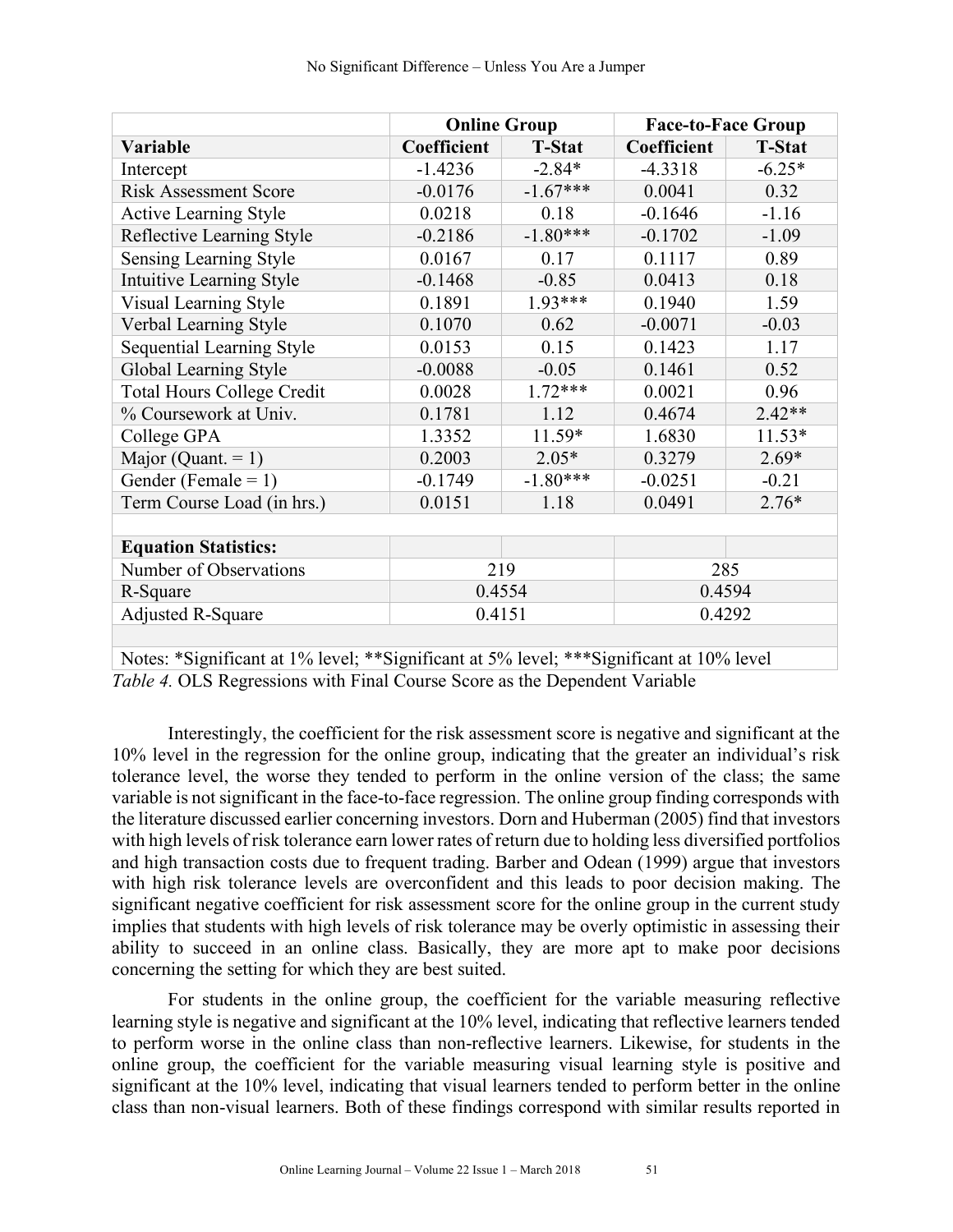Johnson (2007). Neither of these variables—reflective learning style or visual learning style—are significant in the face-to-face regression.

Finally, females tended to perform worse (significant at the 10% level) in the online group than males, but no significant gender performance differences are observed in the face-face group. The gender relationship for online students in the current study is opposite of the association reported in Yukselturk and Bulut (2007).

#### **Predicting Jumpers**

Table 4 reveals several significant differences between the regressions for the two different settings. First, the intercepts are highly dissimilar  $(-1.4236)$  for the online regression and  $-4.3318$ for the face-to-face regression), especially given the fact that the dependent variable values only range from 0 to 4.3. Second, some variables significant in one regression are not significant in the other. Specifically, risk assessment score, reflective learning style, visual learning style, total hours of college credit, and gender are significant in the online group regression but not in the face-toface group regression. On the other hand, percent of coursework completed at the university and term course load in hours are significant in the face-to-face group regression but not in the online group regression. Finally, the signs on several of the coefficients differ between equations. In particular, a higher risk assessment score, a more intuitive learning style, and a greater global learning style are associated with a lower course grade (and vice versa) in the online group regression but a higher course grade (and vice versa) in the face-to-face group regression. Conversely, a more active learning style and a greater verbal learning style are related to a lower course grade (and vice versa) in the face-to-face group regression but a higher course grade (and vice versa) in the online group regression.

These differences suggest that student characteristics may influence performance differently depending on the setting (i.e., online versus face-to-face). To further investigate this notion, the other setting equation was used to forecast grades for each student had they taken the class in the opposite format. That is, online student data were inserted into the face-to-face group regression to forecast the grade each online student would have most likely earned if they had instead taken the face-to-face class. Likewise, face-to-face student data were inserted into the online group regression to forecast the grade each face-to-face student would have most likely earned if they had instead taken the online class.

First, though, grade distributions were normalized to account for the difference in mean grades assigned in the two learning settings. As the mean final grade in the online group is 2.92 and the mean grade in the face-to-face group is 2.40, comparison of forecasted grades to actual grades would produce biased results without first adjusting for this fundamental difference in the final grade distributions. Thus, for the online students, the distribution of their forecasted face-toface grades across the various grade categories  $(A + throught)$  was scaled to match that of their actual online grades. For instance, students with the highest 3.2 percent of the forecasted face-toface model scores were assigned the grade of A+ as their forecasted face-to-face grade to match the same percentage  $(3.2 \text{ percent})$  of the online students that actually earned an A+ in the class. Similarly, the next highest 16.9 percent of the students in terms of forecasted face-to-face scores were assigned an A grade to match the percentage of A grades actually assigned in the actual online classes. As the distributions across the various grade categories were equalized, the mean of the actual online final grades (2.9) equaled the mean of the forecasted face-to-face final grades for these online students. A similar process was followed for the face-to-face students, with the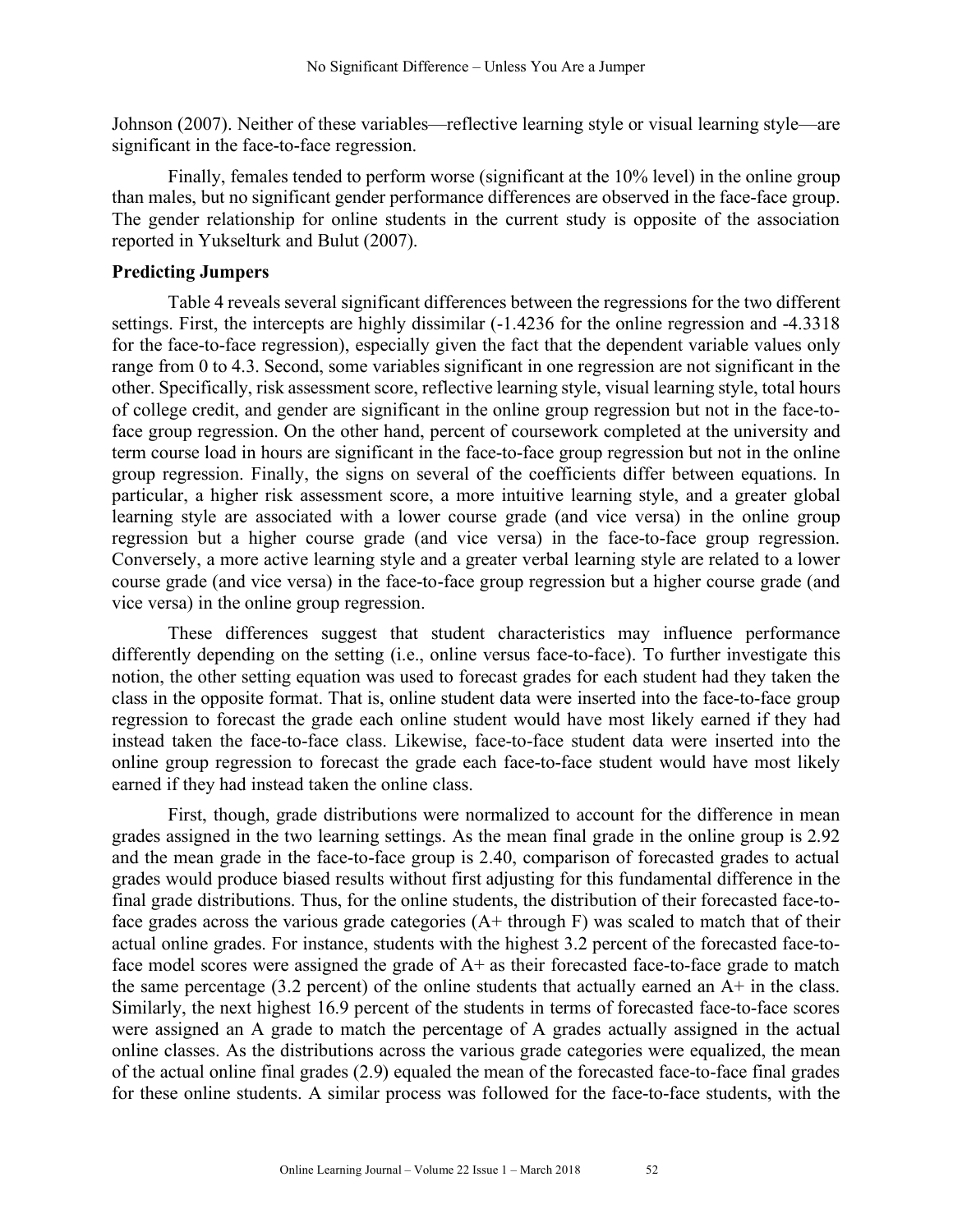mean final grade of their forecasted online grades matching the 2.4 final grade mean of their actual face-to-face class grades.

The forecasted grade was then compared in the other setting to actual grade received. A difference between forecasted and actual grade equivalent to one letter grade unit (i.e., from A- to B+ or from C to C+) is called a "jump" of one unit. If the forecasted and actual grades are the same, the jump is 0. However, if the actual grade is two units from the forecasted grade (for example, actual grade is B+ and the forecasted grade is B-), then jump is designated as 2. And a difference between an actual grade and a forecasted grade of three units (for example, an actual grade of  $C<sup>+</sup>$  and a forecasted grade of  $B<sup>+</sup>$ ) is designated as a jump of 3. Jumps do not indicate positive or negative, but merely the potential magnitude of the change.

Note that no suggestion is being made that the forecasted value is the actual grade a student would have received in the alternate class setting. Obviously, many factors determine a student's grade in a class; indeed, more than half of the variation in grades is unexplained by the regressions. However, the regressions do suggest that individual factors—such as gender, learning styles, and course load—seem to influence student performance differently in each setting and the jumper's variable is designed to capture the potential magnitude of this difference.

Table 5 presents the distribution of jumpers between each setting. Jumps of 0 mean no change in grade. Jumps of 1 could be caused by any number of factors not captured by the model as well as random error. A jump of 2 (for example, receiving a C instead of B- or an A- instead of a B if the other format had been chosen) may capture real differences or may still be due to model misspecification. Choosing to be conservative, the authors of this study consider only jumps of 3 or greater to be meaningful.

Thus, the results presented in Table 5 suggest that for up to 68.5 percent (i.e., 24.2 percent + 28.3 percent + 16.0 percent) of students who chose to take the online class and for as many as 58.3 percent (i.e., 18.3 percent + 22.1 percent + 17.9 percent) of students who chose to take the face-to-face class, the outcome of their decision would essentially be unchanged. Their final course grade would have been more or less the same in either class setting.

|           |    | If Online Students Instead took<br>Face-to-Face Class | If Face-to-Face Students Instead<br>took Online Class |                                      |  |
|-----------|----|-------------------------------------------------------|-------------------------------------------------------|--------------------------------------|--|
| Jump      |    | <b>Raw Number   Percent of Total</b>                  |                                                       | <b>Raw Number   Percent of Total</b> |  |
|           | 53 | 24.20%                                                | 52                                                    | 18.25%                               |  |
|           | 62 | 28.31%                                                | 63                                                    | 22.11%                               |  |
|           | 35 | 15.98%                                                | 51                                                    | 17.89%                               |  |
|           | 47 | 21.46%                                                | 45                                                    | 15.79%                               |  |
|           | 13 | 5.94%                                                 | 26                                                    | 9.12%                                |  |
| 5 or more |    | $4.11\%$                                              | 48                                                    | 16.84%                               |  |

*Table 5.* Distribution of Jumpers

Jumps of 3, 4 or greater represent a change in grade of a full letter amount or more. For instance, a student who received a final letter grade of B would have most likely received an A (and perhaps even higher) or a C (and perhaps even lower) in the other class format. Table 5 shows that for 31.5 percent (i.e., 21.5 percent  $+ 5.9$  percent  $+ 4.1$  percent) of students who chose to take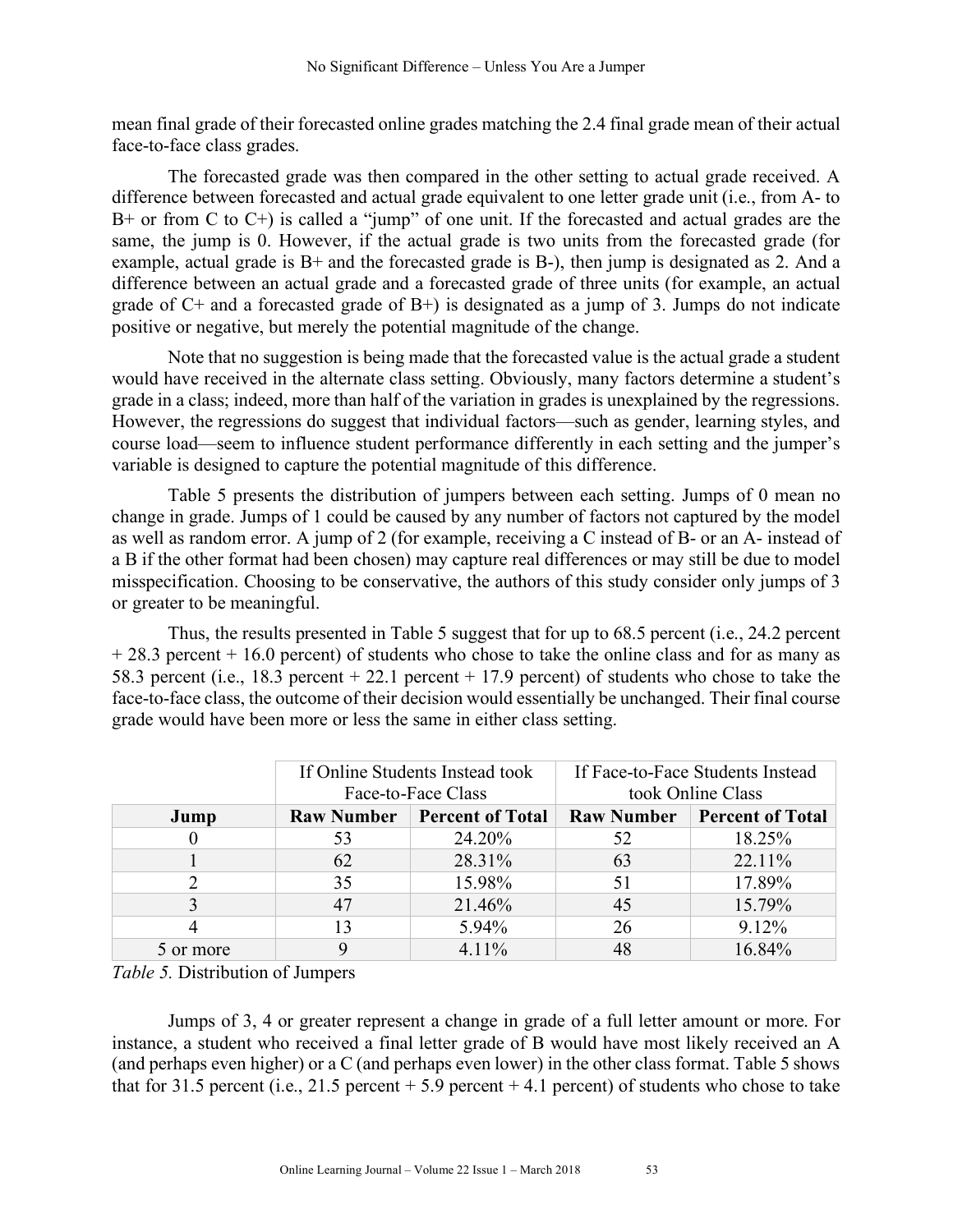the online class and for 41.7 percent (15.8 percent + 9.1 percent + 16.8 percent) of students who chose to take the face-to-face class, choice of class setting was highly significant.

Theoretically, then, for a student completing this course in the first semester of their junior year, a negative jump of exactly 3 letter grades in this one course would have reduced the student's overall GPA by approximately 0.03 points (for instance, moving a 3.0 GPA to a 2.97). In the extreme, though, suppose a student could select between online and face-to-face for all classes and this student systematically chose the wrong format across all classes. The student's GPA would then move from a 3.0 to a 2.0.

# **Jump Up or Jump Down?**

The direction of these highly significant jumps is also very important. Specifically, if the majority of the large jumps are positive, then it would appear that most students chose to take the "wrong" class format. Alternately, if most of the large jumps are negative, then students made wise choices.

Table 6 shows the percent of each group that moved in the positive or negative direction. Of the 69 online students who would have jumped 3 or more grade units had they instead taken the face-to-face class, 50.7 percent would have performed worse and 49.3 percent would have performed better. Thus, for the online students, a roughly equally split exists between those who chose the "wrong" class setting and those that chose the "right" class setting. Similarly, of the 119 face-to-face students who would have jumped 3 or more grade units if they had instead taken the online class, approximately half would have performed worse and half would have performed better.

|                       |                   | If Online Students Instead took | If Face-to-Face Students Instead |                         |  |
|-----------------------|-------------------|---------------------------------|----------------------------------|-------------------------|--|
|                       |                   | Face-to-Face Class              | took Online Class                |                         |  |
| <b>Jump Direction</b> | <b>Raw Number</b> | <b>Percent of Total</b>         | <b>Raw Number</b>                | <b>Percent of Total</b> |  |
| Negative Large Jump   | 35                | 50.72%                          | 60                               | 50.42%                  |  |
| Positive Large Jump   | 34                | 49.28%                          | 59                               | 49.58%                  |  |

*Table 6.* Direction of Movement for Highly Significant Jumpers

# **Implications and Future Research**

The findings reported in this study have important implications for student choice and advisement. Whereas it may be true in the aggregate that no significant difference exists between the performance of students who take a class in an online setting and those who take a class in a traditional face-to-face setting, this study demonstrates that, for any individual student, choice may be very important. For the sample used in this study, 31.5 percent of the students who took the online course and 41.8 percent of the students who took the face-to-face course would have received a grade of at least 3 full grade units higher or lower if they had chosen to take the class in the other format.

Such important differences cannot be ignored because they "wash out" in the aggregate. Exploring the notion that online learning may not be equivalent to face-to-face learning (and vice versa) for individual students is not equivalent to rejecting the format. Instead, this research points to the importance of proper advisement processes for students trying to decide whether to take a class online or face-to-face.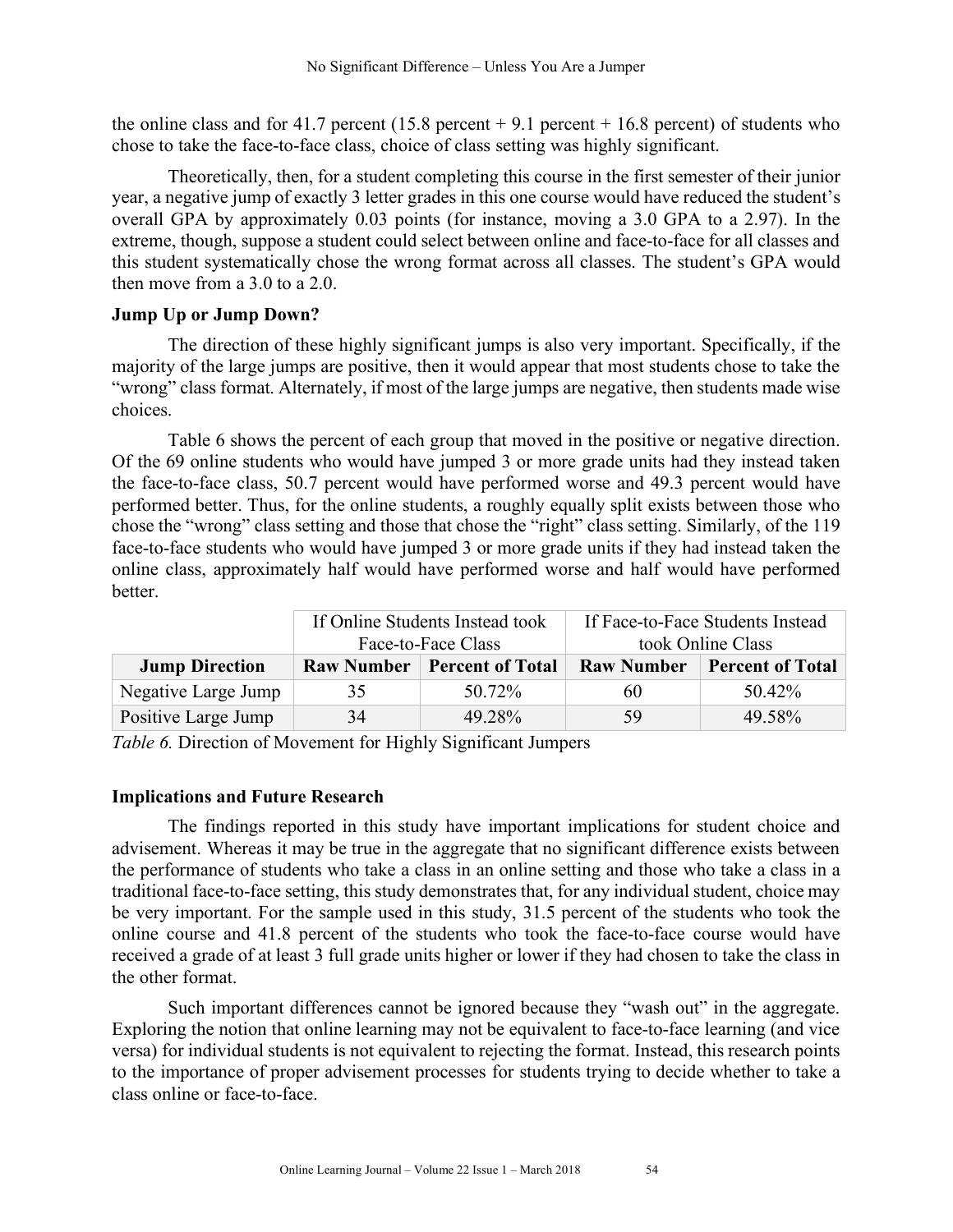Assuming that the final grade is the most important consideration for students, a relatively large subset of students who chose the online class instead of the traditional class made a less optimal choice. Of those online students who would have performed differently in the face-to-face format, approximately half would have experienced improvement of at least a full letter grade. For example, a student who received a C in the online class would have earned a B or better in the traditional class.

Undoubtedly, many factors influence the format a student chooses. Online classes are convenient and they provide time-constrained students with significant coursework flexibility. Some students may consider these benefits worth the cost of receiving a lower grade.

However, efficient cost/benefit analysis requires that both the costs and the benefits be fully understood before the decision is made. Accordingly, schools should consider creating a model like the one described in this study that would allow students to forecast the possible grade difference in taking a class online versus face-to-face. A unique model would need to be created for every class, but as long as it is simple for students to determine the input variables, student decision making would be greatly improved. Better, more informed decisions about class format will most likely reduce the high drop rates currently characteristic of many online classes. In addition, students who choose to take a class where the forecasted grade is lower may decide to expend additional effort in that format to improve their grades. Creating and providing students with such a model, and analyzing its impact on student behavior, represents an interesting area for future research.

Another area for future research is to more fully investigate whether the jumpers have specific characteristics that set them apart from non-jumpers. Such analysis may be quite complex, however, since there are three different groups (students who jump up, students who do not jump, and students who jump down) in two different class settings (online versus face-to-face). More than likely, a larger data set would be needed to properly identify all unique factors. Nonetheless, such a study would be very interesting, especially a more in-depth analysis of the role that risk plays in driving the performance of jumpers versus non-jumpers in the two different settings.

#### **Conclusion**

This study of over 500 students demonstrates that whereas no significant difference may be true in the aggregate, for any individual student the choice of whether to take a class online or face-to-face may be very important. Using a multivariate regression model to forecast the grade that a student would have most likely earned (based on prior academic performance, unique personal characteristics, and preferred learning styles) in the other class setting, potential grade differences for each individual student between each class format are computed. Differences between actual and forecasted grade are classified as "jumps." A student is said to jump by 1 unit if the change in letter grade is one designation (for example, from A to A- or from C to  $C<sup>+</sup>$ ), by 2 units if the change in letter grade is two designations (for example, from A to B+ or from B- to C), and so on. Students for whom the potential change in grade is one full letter or higher (i.e., a jump of 3 or more) are designated as jumpers. To these students, the difference in potential grade between class formats is most likely very meaningful.

The specific research questions asked, the process used to examine each question, and the answers suggested by this study are summarized in Table 7.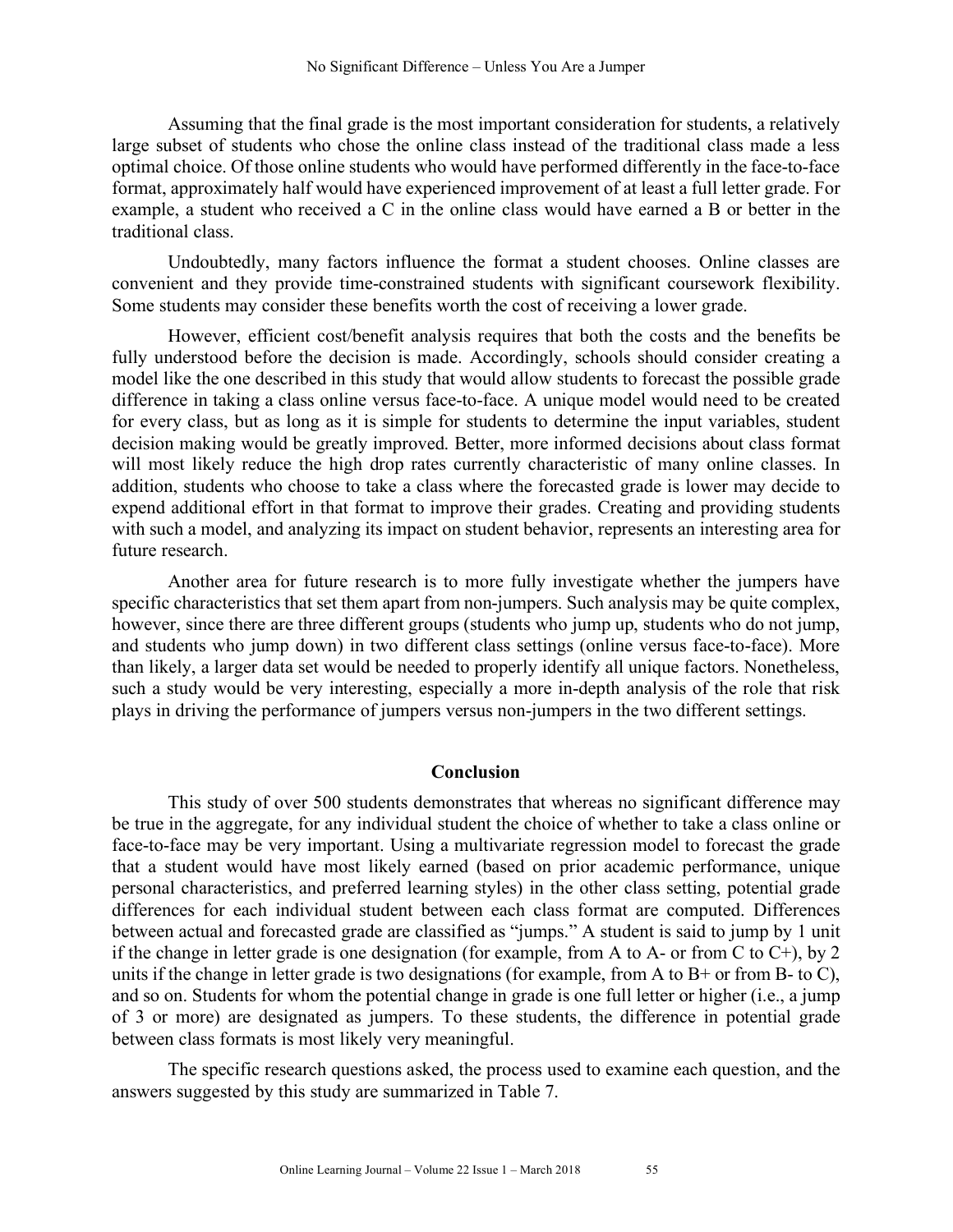|                | <b>Research Question</b>                                                                                                                                                                                                                    | How data analyzed; answer to question                                                                                                                                                                                                                                                                                                                                                                                                                                                                                                   |
|----------------|---------------------------------------------------------------------------------------------------------------------------------------------------------------------------------------------------------------------------------------------|-----------------------------------------------------------------------------------------------------------------------------------------------------------------------------------------------------------------------------------------------------------------------------------------------------------------------------------------------------------------------------------------------------------------------------------------------------------------------------------------------------------------------------------------|
|                | Do individual student<br>characteristics such as<br>learning style, GPA, gender,<br>planned major, course load,<br>collegiate experience, and<br>risk preference influence how<br>a student performs in a given<br>course setting?          | Two multivariate regressions—one for the online students<br>and one for the face-to-face students-were estimated with<br>course grade (proxy measure of student performance) as<br>the dependent variable and student learning styles, GPA,<br>gender, planned major, course load, collegiate experience,<br>and risk preference as the explanatory variables. The<br>overall significance of the regressions and the significance<br>and signs of the various explanatory variables suggest an<br>affirmative answer to this question. |
| 2.             | Do individual student<br>characteristics influence<br>performance differently in<br>different settings?                                                                                                                                     | Each independent variable coefficient in both multivariate<br>regressions mentioned above was compared. Whereas<br>some independent variables were significant in one<br>regression, they were insignificant in the other.<br>Additionally, the signs of some variable coefficients were<br>positive in one regression and negative in the other. These<br>differences, coupled with the relatively high R-square<br>values for both regressions, indicate an affirmative answer<br>to this question.                                   |
| 3 <sub>1</sub> | If a student who chooses to<br>take the course in an online<br>setting had instead taken the<br>course in the face-to-face<br>setting, would that student's<br>grade have been the same,<br>significantly higher or<br>significantly lower? | The face-to-face regression equation was used for each<br>online student to forecast the grade that the student would<br>have most likely earned if he/she had instead taken the<br>face-to-face class. Actual grades received are then<br>compared to forecasted grades to identify "jumpers"-<br>students whose grade difference would have been a full<br>letter grade or more. For the data set analyzed, 31.5<br>percent of all online students were jumpers.                                                                      |
| 4.             | If a student who chooses to<br>take the course in face-to-<br>face setting had instead taken<br>the course in the online<br>setting, would that student's<br>grade have been the same,<br>significantly higher or<br>significantly lower?   | The online regression equation was used for each face-to-<br>face student to forecast the grade that the student would<br>have most likely earned if he/she had instead taken the<br>online class. Actual grades received are then compared to<br>forecasted grades to identify "jumpers"—students whose<br>grade difference would have been a full letter grade or<br>more. For the data set analyzed, 41.7 percent of all face-to-<br>face students were jumpers.                                                                     |

*Table 7.* Research Questions and Data Analysis Summary

A deeper probe of jumper groups indicates that approximately half of the jumpers who took the online version of the course would have received a higher grade if they had instead taken the face-to-face version of the class; likewise, about half of the jumpers who took the face-to-face version of the class would have earned a full letter grade or higher if they had taken the online course. Thus, in terms of learning, these students appear to have chosen the wrong version of the class.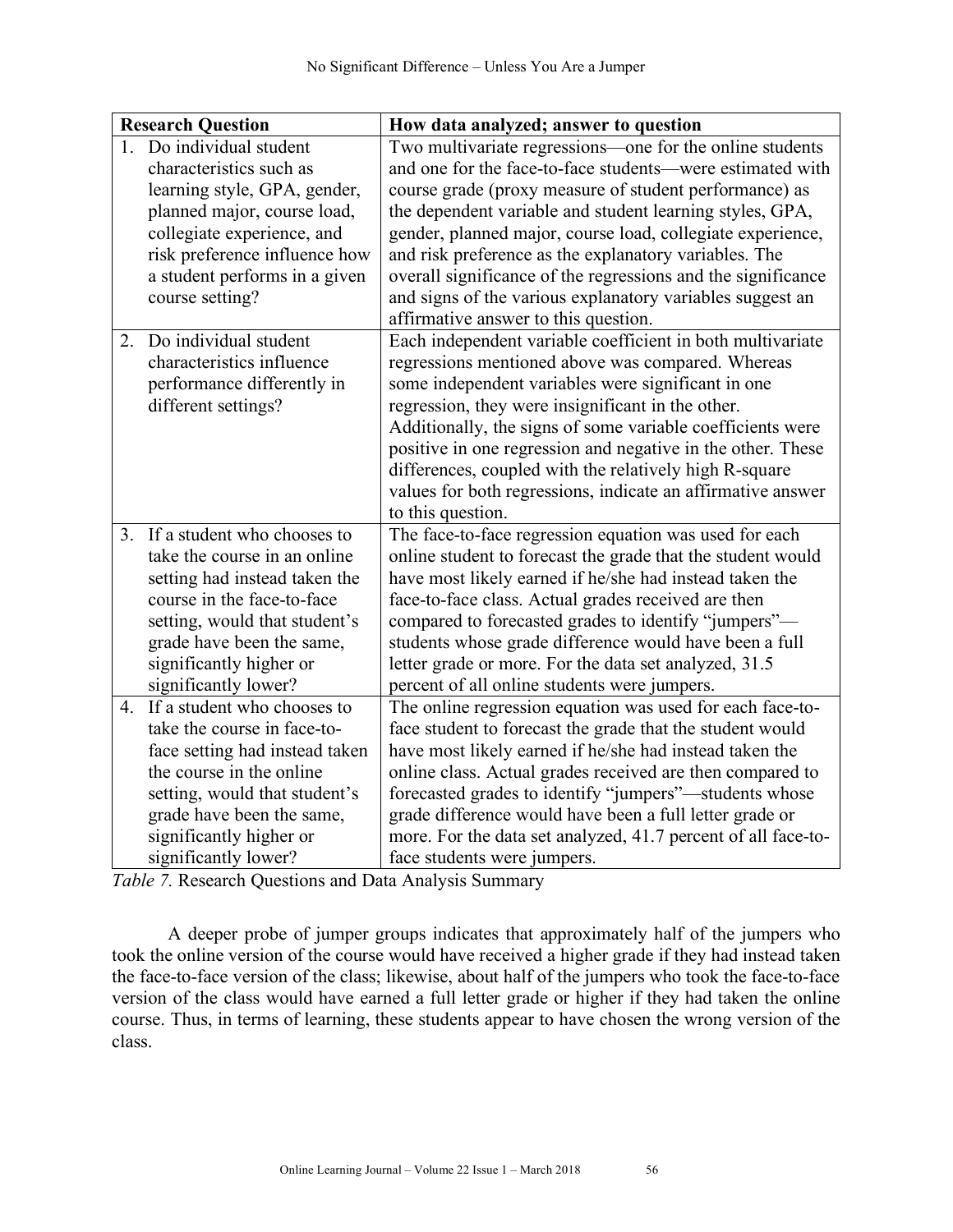Indeed, for these individuals in particular, this research study suggests that students could benefit tremendously if they possessed the information provided by a forecasting model prior to choosing a particular class setting (i.e., online or face-to-face). Developing an advisement model that a student could use to predict the possible magnitude and direction of performance between different course formats represents fertile ground for future research. Because each online course is distinct and student characteristics impact online learning differently in different subjects (Xu and Jaggars, 2013), each predictive model will be unique. However, as shown in this study, much of the data required are simple to collect and the predictive model is easy to create. Providing students with this type of information will allow them to make more informed decisions which may improve online retention rates. Additionally, this information may motivate greater student effort in situations where the jump is negative but the student chooses the setting for a particular reason (e.g., choose online for convenience and flexibility).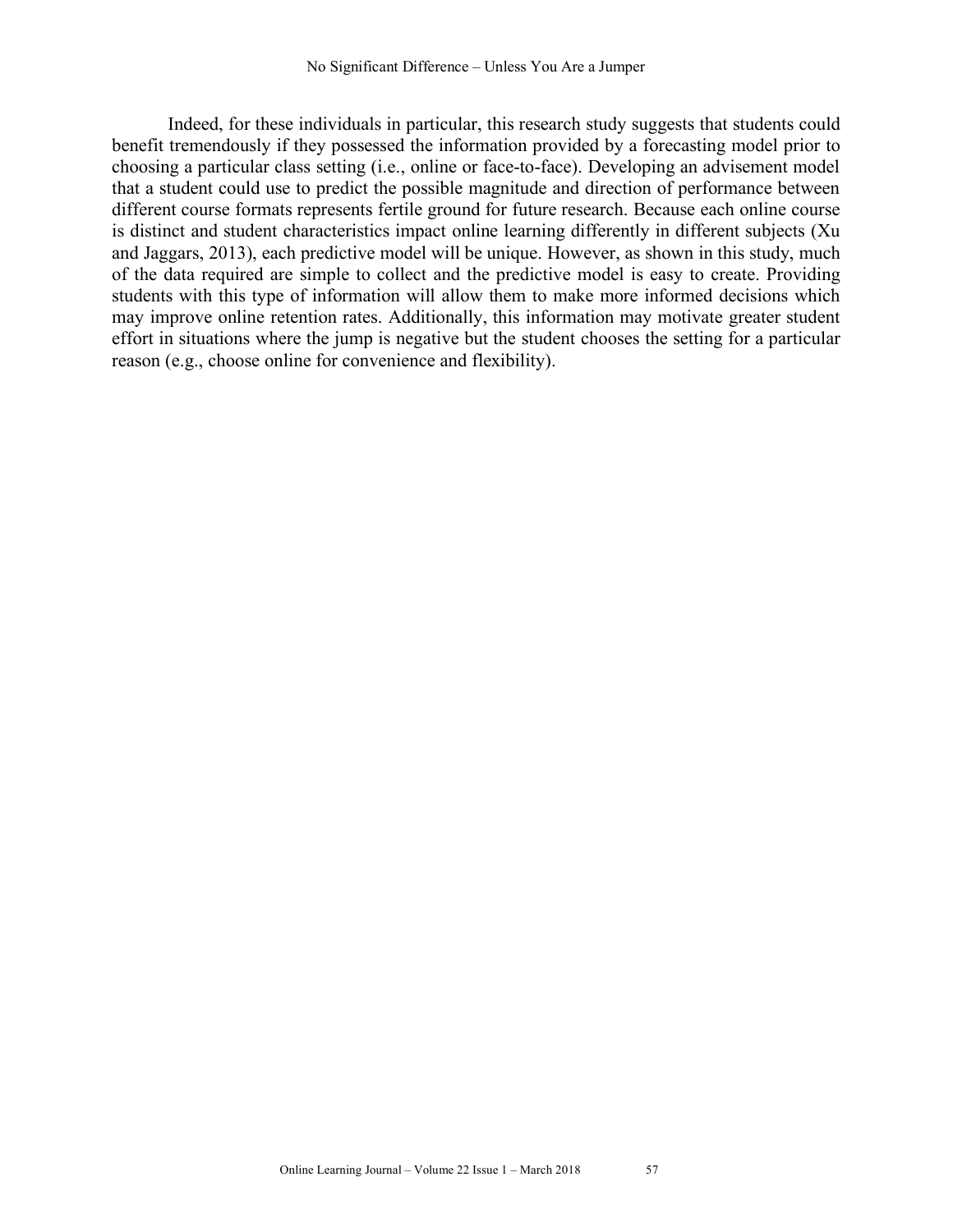# **References**

- Allen, I. E., & Seaman, J. (2014). Grade change: Tracking online education in the United States, 2013. Babson Survey Research Group and Quahog Research Group, LLC. Retrieved from http://www.onlinelearningsurvey.com/reports/gradechange.pdf
- Anstine, J., & Skidmore, M. (2005). A small sample study of traditional and online courses with sample selection adjustment. *The Journal of Economic Education*, 107-127.
- Barber, B. M., & Odean, T. (1999). The courage of misguided convictions. *Financial Analysts Journal.* November/December 41-55.
- Belzil, C., & Leonardi, M. (2013). Risk aversion and schooling decisions. *Annals of Economics and Statistics*, 111/112, 35-70.
- Bennett, D. S., Padgham, G. L., McCarty, C. S., & Carter, M. S. (2007). Teaching principles of economics: Internet vs. traditional classroom instruction. *Journal of Economics and Economic Education Research*, 8(1), 21-31.
- Bertus, M., Gropper, D. M., & Hinkelmann, C. (2006). Distance education and MBA student performance in finance classes. *Journal of Financial Education*, 25-36.
- Clifford, M. M. (1991). Risk taking: Theoretical, empirical, and educational considerations. *Educational Psychologist*, 26(3&4), 263-297.
- Colorado, J. T., & Eberle, J. (2010). Student demographics and success in online learning environments. *Emporia State Research Studies*, 46(1), 4-10.
- Connolly, T. M., MacArthur, E., Stansfield, M., & McLellan, E. (2007). A quasi-experimental study of three online learning courses in computing. *Computers & Education*, 49(2), 345- 359.
- Diaz, D. P., & Cartnal, R. B. (1999). Comparing student learning styles in an online distance learning class and an equivalent on-campus class. *College Teaching*, 47(4), 130-135.
- Dorn, D., & Huberman, G. (2005). Talk and action: What individual investors say and what they do. *Review of Finance*, 9, 437-481.
- Dutton, J., Dutton, M., & Perry, J. (2001). Do online students perform as well as lecture students? *Journal of Engineering Education*, 90(1), 131-136.
- Eom, S. B., Wen, H. J., & Ashill, N. (2006). The determinants of students' perceived learning outcomes and satisfaction in university online education: An empirical investigation. *Decision Sciences Journal of Innovative Education*, 4(2), 215-235.
- Euzent, P., Martin, T., Moskal, P., & Moskal, P. (2011). Assessing student performance and perceptions in lecture capture vs. face-to-face course delivery. *Journal of Information Technology Education: Research*, 10(1), 295-307.
- Felder, R. M., & Spurlin, J. (2005). Applications, reliability and validity of the index of learning styles. *International Journal of Engineering Education*, 21(1), 103-112.
- Fendler, R. J., Ruff, C., & Shrikhande, M. (2011). Online versus in-class teaching: Learning levels explain student performance. *Journal of Financial Education*, 45-63.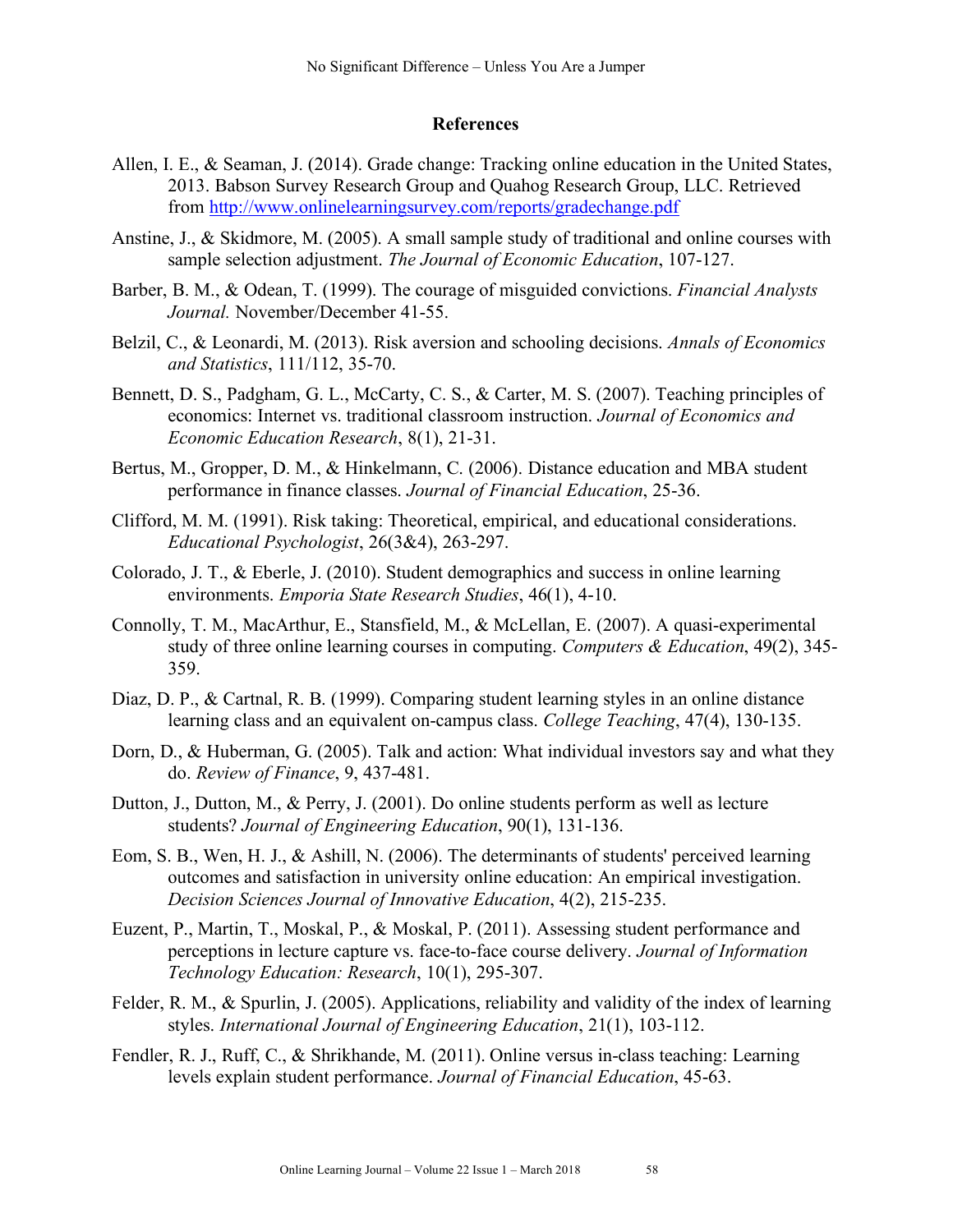- Fleming, N. D. (2001). Teaching and learning styles: VARK strategies. Christchurch, New Zealand: N.D. Fleming.
- Grable, J., & Lytton, R. H. (1999). Financial risk tolerance revisited: the development of a risk assessment instrument. *Financial services review*, 8(3), 163-181.
- Grasha, A. (1992). The Grasha-Riechmann student learning style scales: Research findings and applications. Student learning styles and brain behavior. Reston, VA: NASSP.
- Gilliam, J., Chatterjee, S., & Grable, J. (2010). Measuring the perception of financial risk tolerance: A tale of two measures. *Journal of Financial Counseling and Planning*, 21(2), 177-192.
- Gratton-Lavoie, C., & Stanley, D. (2009). Teaching and learning principles of microeconomics online: An empirical assessment. *The Journal of Economic Education*, 40(1), 3-25.
- Harmon, O. R., & Lambrinos, J. (2008). Are online exams an invitation to cheat? *The Journal of Economic Education*, 39(2), 116-125.
- Helms, J. L. (2014). Comparing student performance in online and face-to-face delivery modalities. *Online Learning*, 18(1).
- Iverson, K. M., Colky, D. L., & Cyboran, V. L. (2005). E-Learning takes the lead: An empirical investigation of learner differences in online and classroom delivery. *Performance Improvement Quarterly*, 18(4), 5-18.
- Jaggars, S. S. (2014). Choosing between online and face-to-face courses: Community college student voices. *American Journal of Distance Education*, 28(1), 27-38.
- Johnson, G. M. (2007). Learning style under two web-based study conditions. *Educational Psychology*, 27(5), 617-634.
- Johnson, D., & Palmer, C. C. (2015). Comparing Student Assessments and Perceptions of Online and Face-to-Face Versions of an Introductory Linguistics Course. *Online Learning*, 19(2).
- Jung, S. (2015). Does education affect risk aversion? Evidence from the British education reform. *Applied Economics*, 47(28), 2924-2938.
- Kolb, D.A. (1985). Learning-style inventory: Self-scoring inventory and interpretation booklet, Boston: McBer and Company.
- Larson, D. K., & Sung, C. H. (2009). Comparing student performance: Online versus blended versus face-to-face. *Journal of Asynchronous Learning Networks*, 13(1), 31-42.
- Lu, H., Jia, L., Gong, S. H., & Clark, B. (2007). The relationship of Kolb learning styles, online learning behaviors and learning outcomes. *Educational Technology & Society*, 10(4), 187-196.
- Livesay, G. A., Dee, K. C., Nauman, E. A., & Hites Jr, L. S. (2002). Engineering student learning styles: a statistical analysis using Felder's Index of Learning Styles. In *ASEE Conference and Exposition, Montreal, Quebec*.